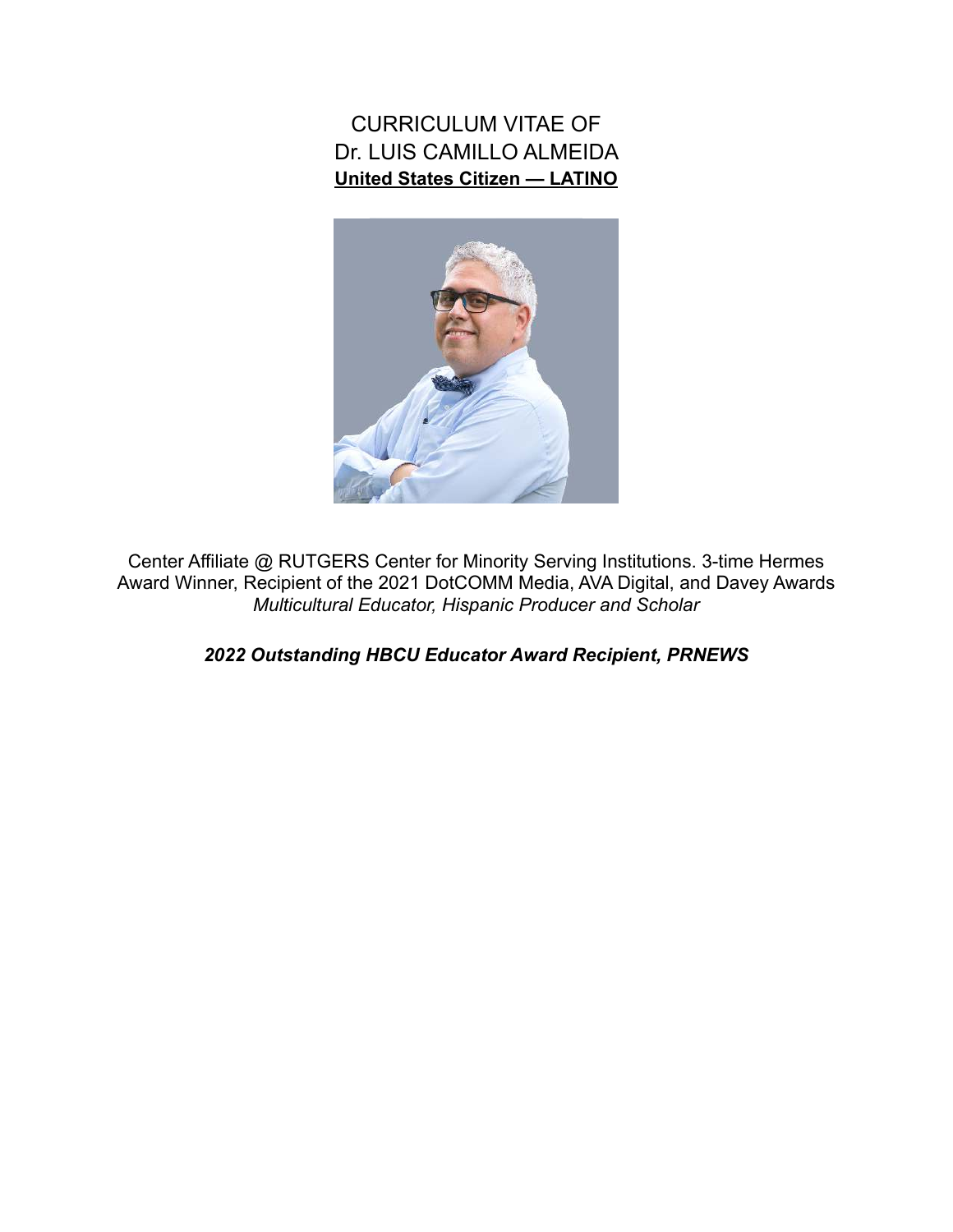# **Luis C. Almeida, Ph. D.**

*Associate Professor of Mass Communications University: Claflin University*  Website: [www.luiscalmeida.info](http://www.luiscalmeida.info) Phone Number: (601) 791-0658 Email Address: lca120@gmail.com

## **TEACHING EXPERIENCE**

| <b>Claflin University</b><br>Associate Professor of Mass Communications                                                                    |                                                          | 2021-present           |
|--------------------------------------------------------------------------------------------------------------------------------------------|----------------------------------------------------------|------------------------|
| Talladega College<br>Associate Professor of Mass Media Studies                                                                             |                                                          | 2020-2021              |
| Lee University<br>Associate Professor of Communication                                                                                     |                                                          | 2017-2020              |
| Jackson State University (Tenured)                                                                                                         | Associate Professor of Emergent Strategic Communications | 2015-2017              |
| Indiana University of Pennsylvania (Tenured)<br>Associate Professor of Communications Media<br>Assistant Professor of Communications Media |                                                          | 2013-2015<br>2010-2013 |
| <b>Waynesburg University</b><br>Assistant Professor of Communications                                                                      |                                                          | 2008-2010              |
| <b>Pennsylvania State University</b><br>Instructor/T.A                                                                                     |                                                          | 2006-2007              |

#### **SAMPLE COLLEGE TEACHING COURSES TAUGHT**

#### *Undergraduate*

**Public Speaking,** Undergraduate Course, MMS 150 **Web Page Design,** Undergraduate Course, COMM 270 **Photojournalism**, Undergraduate Course, COMM 330 **Communication Research Methods**, Undergraduate Course COMM 300 **Innovations and Social Media**, Undergraduate Course, DIGM 365 **Mass Media Theory,** Undergraduate Course, MMS 420 **Advertising and Media Selection,** Undergraduate Course, MC 423 **Applied Social Media**, Undergraduate Course, DIGM 470 **Multimedia I: Theory and Practice,** Undergraduate Course, COM 319 **IMC Campaigns,** Undergraduate Course, MMS 473

#### *Graduate (Masters)*

 **International Journalism**, Graduate Course MC 532 **Seminar in Communications Media And Issues In Society,** Graduate Course, MC 550 **Instructional Design for Training and Development**, Graduate Course, COMM 830 **Instructional Media Solutions**, COMM 846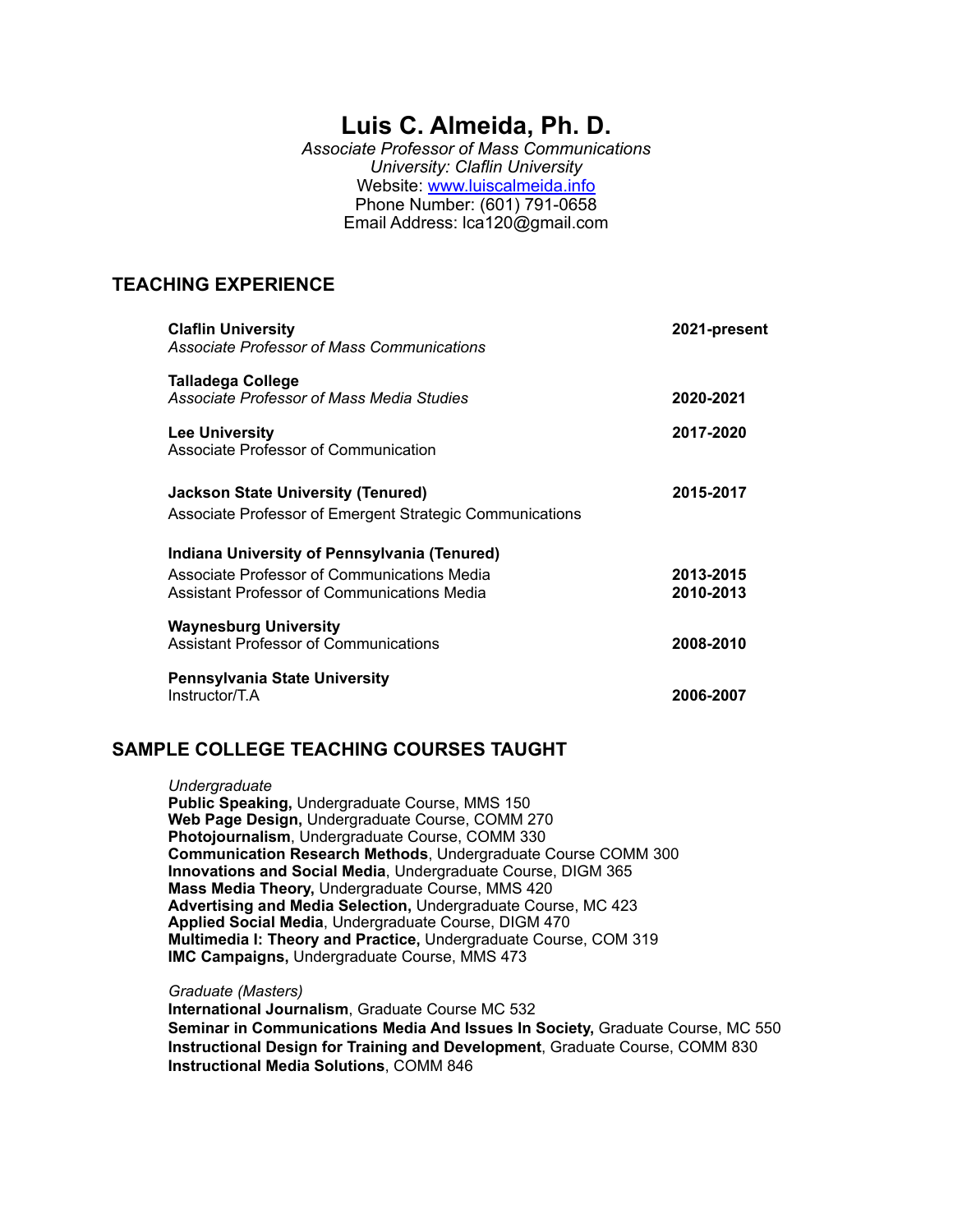*Graduate (PHD)*

**Culture of Cyberspace,** PHD Course, COMM 900

**Advanced Research Methods in Communications Media,** PHD Course, COMM 910 **Leadership and Problems of Practice in Organizations**, Ed. D course EDU 934 **Intercultural Proficiency and Leadership for Diversity, Equity and Inclusion,** Ed. D Course EDU 952 **Dissertation**, PHD Course, COMM 995

## **PUBLICATIONS**

#### **Journal Articles**

- Almeida, L. (2021). Experiences of a Latino male media professor working in hbcus. International Journal of the Arts and Sciences (4), 64-70.
- Almeida, L. (2018). A culture of innovation. Journal of Instructional technology and Distance Learning (5), 61-65.
- Almeida, L. (2016). Designing a media literacy course: An auto-ethnography. International Journal of Instructional technology and Distance Learning, (9), 59-64.
- Almeida, L. (2014). The impact of computerized devices on undergraduate students behavior. International Journal of Instructional Technology and Distance Learning, (1), 31-47.
- Almeida, L. (2013). Speaking personally with Marcio Mugnol. American Journal of Distance Education (2), 18-35.
- Almeida, L. (2013). Teaching Tips to 1st year junior faculty. Proceedings at the Laurel Highlands Conference, Indiana, PA.
- Almeida, L. (2012). The effects of educational games on the achievement of factual knowledge. Educational Research International, (10),1-5.
- Almeida, L. (2012). Implementing corporate gaming initiatives through the lenses of systemic thinking. Journal of Communications Media, (1), 47-61.
- Almeida, L., & Juengel, C. (2012). Healing through motion and instructional design. Proceedings at the Laurel Highlands Conference, Indiana, PA.
- Almeida, L. (2012). Conditions of Employment for PHD Candidates: A Closer Look. Proceedings at the Laurel Highlands Conference, Indiana, PA.
- Almeida, L.(2012). Cracking Creativity book review. [Review of the book The cracking creativity book review, by De Bono]. Journal of Communications Media.
- Almeida, L.(2012). The essentials of instructional design. [Review of the book The essentials of instructional design, by Brown & Green]. Journal of Communications Media.
- Almeida, L.(2012). The red little book of sales. [Review of the book the red little book of sales] by Gitomer. Journal of Communications Media.
- Quiu, A., Dudt, K., Almeida, L., Li, Chunjui. (2011). Pragmatic perspective on robert gagne's nine events of instruction. Journal of Liaoning Normal University, 34(1), 34-35.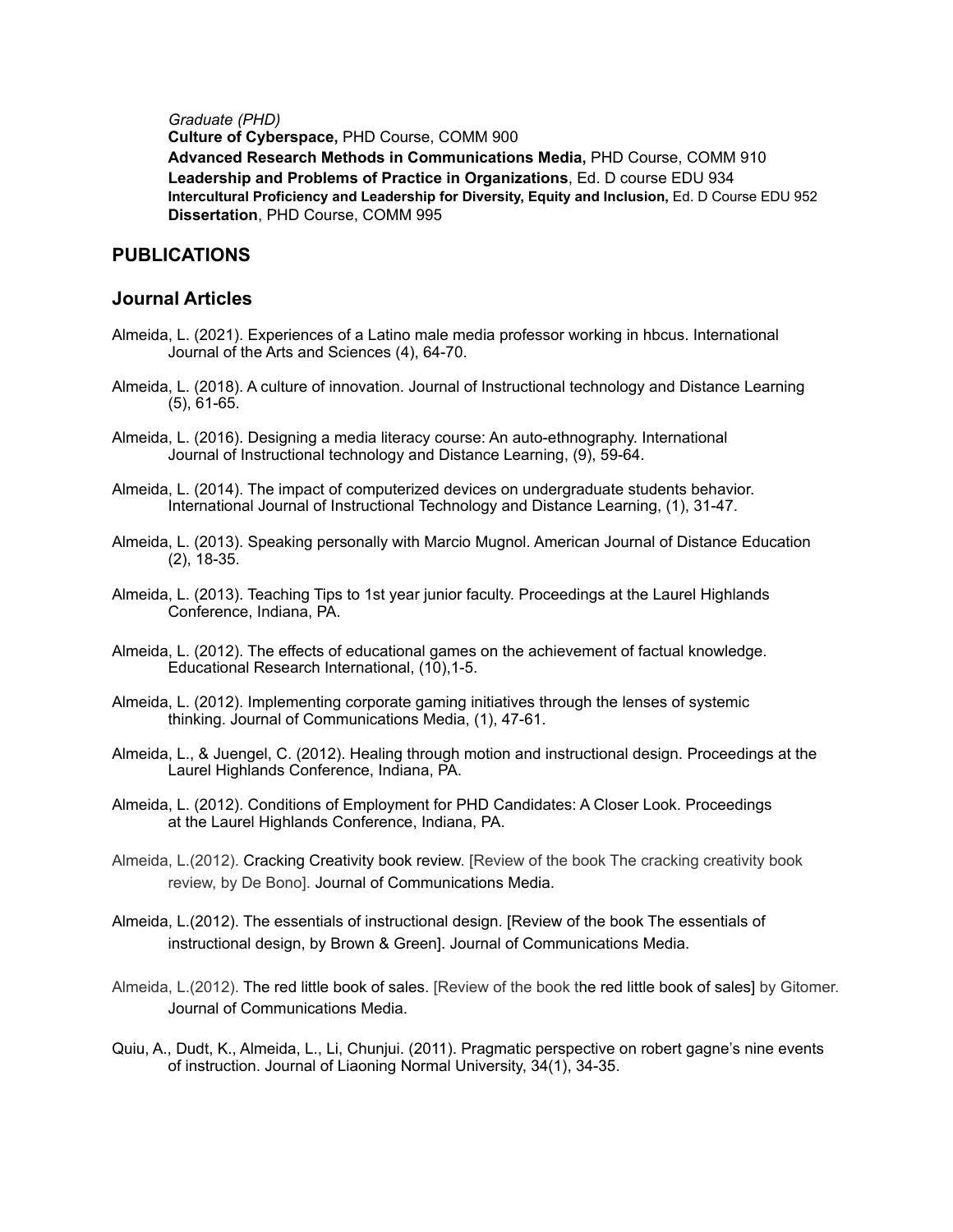- Almeida, L. (2011). The effects of games between gender for the acquisition of factual knowledge. Midwestern Journal of Education Communications and Technology, 5(1) 2-6.
- Almeida, L. (2011). Graduate, be aware. Journal of Communications Media, (1), 83-94.
- Almeida, L. (2010). 優れた生徒の力を引き出すためのゲームデザインを通した学習 (Empowering gifted students to learn through game design). Journal of Digital GamesResearch, 4(2), 33-38.
- Almeida L. (2010). My qualitative data analysis tool survey. The Midwestern Journal of Education Communications and Technology, 4(1), 17-20.
- Carr-Chellman, A. A., Almeida, L. C., Beabout, B., & Gursoy, H. (2009). Idealized visions from behind prison bars: Prisoners' perspectives on school change. International Journal of Educational Reform, 3, 64-76.
- Almeida, L. (2008). The effects of different learning strategies to facilitate achievement of different educational objectives. Tech Trends (52), 3, 32-36.
- Carr-Chellman, A. A., Beabout, B. R., Almeida, L. C., Gursoy, H. T., Ma, Z., Pastore, R. S. (2008). Change in chaos: Seven lessons learned from Katrina. *Educational Horizons, 87, 26-39*.
- Beabout, B. R., Carr-Chellman, A. A., Alkandari, K. A., Almeida, L. C., Gursoy, H. T., Ma, Z., Pastore, R. (2008). The perceptions of New Orleans educators on the process of rebuilding the New Orleans school system after Katrina. Journal of Education for Students Placed at Risk,13, 212, 237.
- Carr-Chellman, A., Zyian, M., Almeida, L., Pastore, R., Modak, R., & Gursoy, H. (2008). Citations as a key to identity in the field of instructional design technology. Tech Trends. (52), 3, 64-69.
- Carr-Chellman, A., Gursoy, H., Almeida, L., & Beabout, B. (2007). Research apprenticeships: A report on a model graduate programme in instructional systems. *British Journal of Educational Technology*, 38(4), 637-655.
- Carr-Chellman, A., & Almeida, L. (2006). User-design in systemic change. *TechTrends* (50), 2, 14-16.

#### **SAMPLE PERIODICALS AND BLOGS**

- Almeida, L. (2021, January 4). Lifehack [6 Strategic Ways to Aim High and Achieve your Goals]. Retrieved from <https://www.lifehack.org/891955/aim-high>
- Almeida, L. (2020, June 12). Lifehack [What Leaders Can Learn from Amazon's 14 Leadership Principles]. Retrieved from <https://www.lifehack.org/875452/leadership-principles>
- Almeida, L. (2020, May 3). Lifehack [6 Distinct Characteristics of an Authentic Leadership]. Retrieved from<https://www.lifehack.org/872363/authentic-leadership>
- Almeida, L. (2018, May 3). Lifehack [3 ways to reprogram your subconscious mind to reach your goals]. Retrieved from <https://www.lifehack.org/817171/reprogramming-the-subconscious-mind>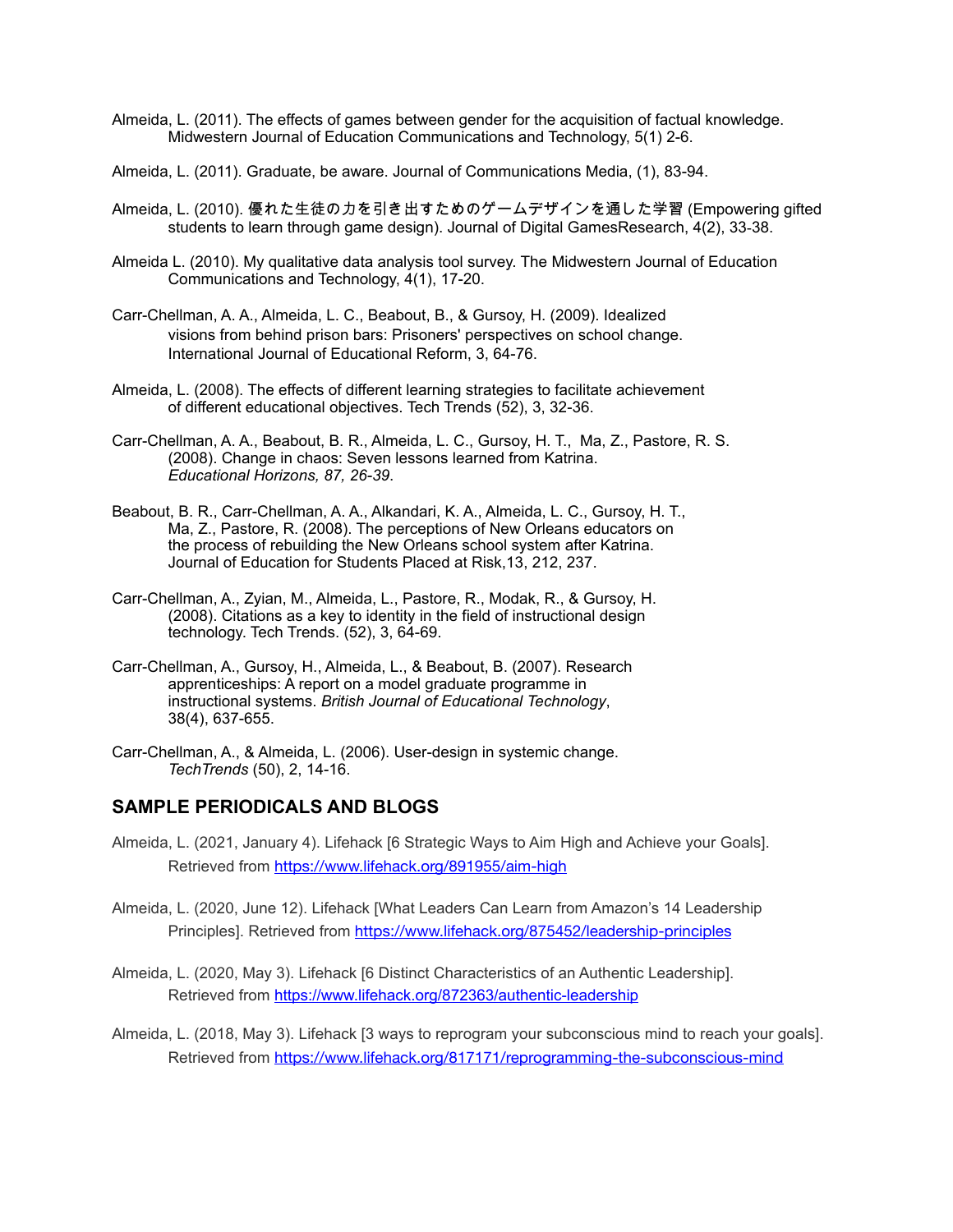Almeida, L. (2018). Pandoras Box of Automation. Evangel Magazine, (1), 16-19.

- Almeida, L. (2018)[. Revealing yourself using social media.](http://clevelandbanner.com/stories/the-future-isnt-based-on-tradition,72804?) Published: <http://clevelandbanner.com/stories/revealing-yourself-using-social-media,77598?>
- Almeida, L. (2018)[. Defense against the privacy crisis](http://clevelandbanner.com/stories/the-future-isnt-based-on-tradition,72804?) . Published: <http://clevelandbanner.com/stories/defense-against-the-privacy-crisis,77581?>
- Almeida, L. (2018)[. Social media is 'steel mill of 21st century'](http://clevelandbanner.com/stories/the-future-isnt-based-on-tradition,72804?). Published: <http://clevelandbanner.com/stories/social-media-is-steel-mill-of-21st-century,76675?>
- Almeida, L. (2018)[. Offering some love for the world of print](http://clevelandbanner.com/stories/the-future-isnt-based-on-tradition,72804?). Published: <http://clevelandbanner.com/stories/offering-some-love-for-the-world-of-print,76209?>
- Almeida, L. (2018)[. Smartphone addiction real, and dangerous](http://clevelandbanner.com/stories/the-future-isnt-based-on-tradition,72804?). Published: <http://clevelandbanner.com/stories/smartphone-addiction-real-and-dangerous,74785?>
- Almeida, L. (2018). The huge expense of using social media. Published: <http://clevelandbanner.com/stories/the-huge-expense-of-using-social-media,72252?>
- Almeida, L. (2018). The smartphone is the vice of our time. Published: <http://clevelandbanner.com/stories/the-smartphone-is-the-vice-of-our-time,72055?>
- Almeida, L. (2018). Power of influence is best built offline. Published: <http://clevelandbanner.com/stories/power-of-influence-is-best-built-offline,71920?>
- Almeida, L. (2017). Questions about net neutrality. Published: <http://clevelandbanner.com/stories/questions-about-net-neutrality,71773?>
- Almeida, L. (2017). Banning classroom laptop is a major mistake! Published: <http://clevelandbanner.com/stories/banning-classroom-laptop-is-a-major-mistake,71235?>
- Almeida, L. (2017). Understanding the value of public speaking. Published <http://clevelandbanner.com/stories/understanding-the-value-of-public-speaking,68687?>
- Almeida, L. (2017). Internet algorithms and brand allegiance. Published <http://clevelandbanner.com/stories/internet-algorithms-and-brand-allegiance,67779?>
- Almeida, L. (2017). Understanding dark side of smartphones. Cleveland Daily banner. Published: <http://clevelandbanner.com/stories/understanding-darkside-of-smartphones,64549>
- Almeida, L. (2014). Prosperity through print. The Indiana Gazette. Published: [https://www.indianagazette.com/news/indiana-news/luis-almeida-prosperity-through](https://www.indianagazette.com/news/indiana-news/luis-almeida-prosperity-through-print,20775696/)[print,20775696/](https://www.indianagazette.com/news/indiana-news/luis-almeida-prosperity-through-print,20775696/)
- Almeida, L. (2014). Social Media's Dark Side. The Indiana Gazette. Published: [http://www.indianagazette.com/news/indiana-news/luis-almeida-social-medias-dark](http://www.indianagazette.com/news/indiana-news/luis-almeida-social-medias-dark-side,20586810/%2523comments)[side,20586810/#comments](http://www.indianagazette.com/news/indiana-news/luis-almeida-social-medias-dark-side,20586810/%2523comments)
- Almeida, L. (2010). Social networking across the world. The observer reporter on-line. Published: http://www.observer-reporter.com/or/almeidastory/07-26-2010-almeida-social-networking.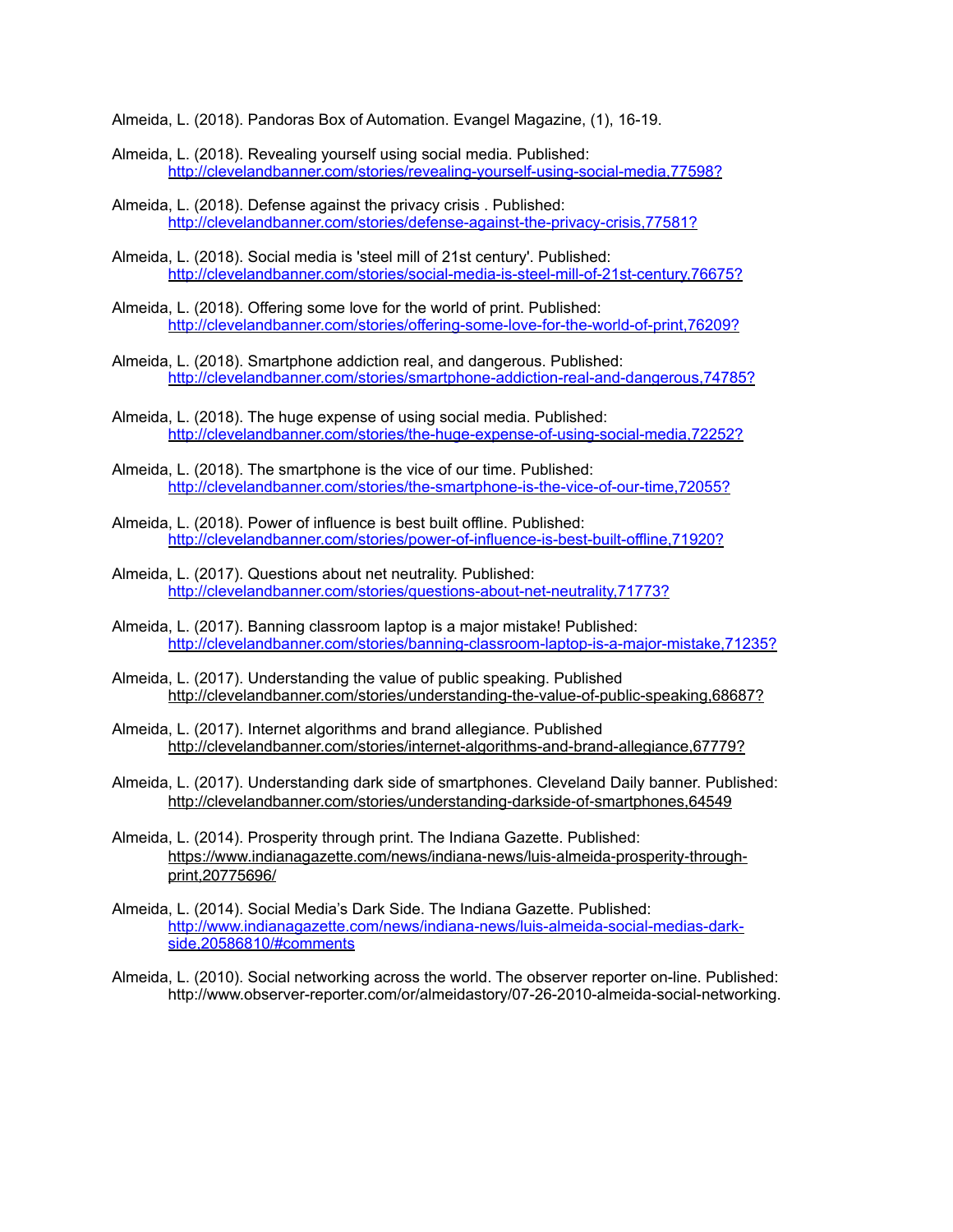#### **BOOKS, BOOK CHAPTERS & BOOK ENTRIES**

- Almeida, L. (2017). Devotional. Praynox, NA (Eds), 365 days of unified prayer (pp.34-35). Knoxville, TN.
- Almeida, L. (2015). How I flip my classrooms. Blythe, H. (Eds), It worked for me creatively (pp.17-18). Stillwater, OK.
- Almeida, L. (2013). Digital Instructional Technology Step-by-Step. Boston, MA. Pearson.
- Almeida, L. (2012). Scriptwriting Step-by-step. Pearson, Boston, MA. Pearson.
- Almeida, L. (2012). Writing the phenomenological qualitative dissertation step-by-step. Boston, Pearson.
- Lever-Duffy, B., McDonald, J., Almeida, L. (2011). Teaching and learning with technology with Materials by Dr. Luis C Almeida. Boston, MA. Pearson.
- Almeida, L. (2011). It worked for me creatively: SCAMPER. Blythe, H. (Eds), Flipping your classrooms creatively (pp.44-45). Stillwater, OK.
- Carr-Chellman, A., & Almeida, L. (2007). Latinos and educational technology. In Soto, L.D. (Ed.) (Ed.), *The Praeger Handbook of Latino Education in The U.S.* (136-138). Westport, CT: Praeger.

#### **CONFERENCE PRESENTATIONS**

- Almeida, L. (2022). An investigation of social media strategies and authenticity as they relate to engagement rate increase. The 7th word conference on Media and Mass Communication. Sri Lanka.
- Almeida, L. (2020). Helping Faculty and Students Cope with Pandemic Anxiety. Florida Communication Association Web Event. Orlando, FL.
- Almeida, L. (2020). Tools and Tips for Adapting ALL Communication Courses to an Online Environment. Florida Communication Association Web Event. Orlando, FL.
- Almeida, L. (2019). The effects of audio and video game to facilitate the achievement of conceptual knowledge. Presented at the Florida Communication Association, Orlando, FL.
- Almeida, L. (2019). User-Design In Christian Higher Education. Presented at the ACA Summit Conference, Pigeon Forge, TN.
- Ruiz, J., Almeida L., Acevedo R., & Muhammad Jalil (2019). The Impact on Students' Learning & Competencies for Music Production When Participating in Student/Faculty Collaborative Album- Recording Projects: An Inside Look in the Ideation, Creation, and Publication Processes. Center for Music Education Research, Tampa, FL.
- Almeida, L. (2018). Constructing An Effective Social Media Campaign With Undergraduate Students. Lilly Conference on College Teaching, Miami, OH.
- Almeida, L. (2017). Constructing An Ethical Advertising Campaign With Minority Students. Lilly Conference on College Teaching, Miami, OH.
- Almeida, L, Spann, D., McNair, J. (2017). Innovations in the field of journalism. Presented at the e-center of Mississippi, Jackson, MS.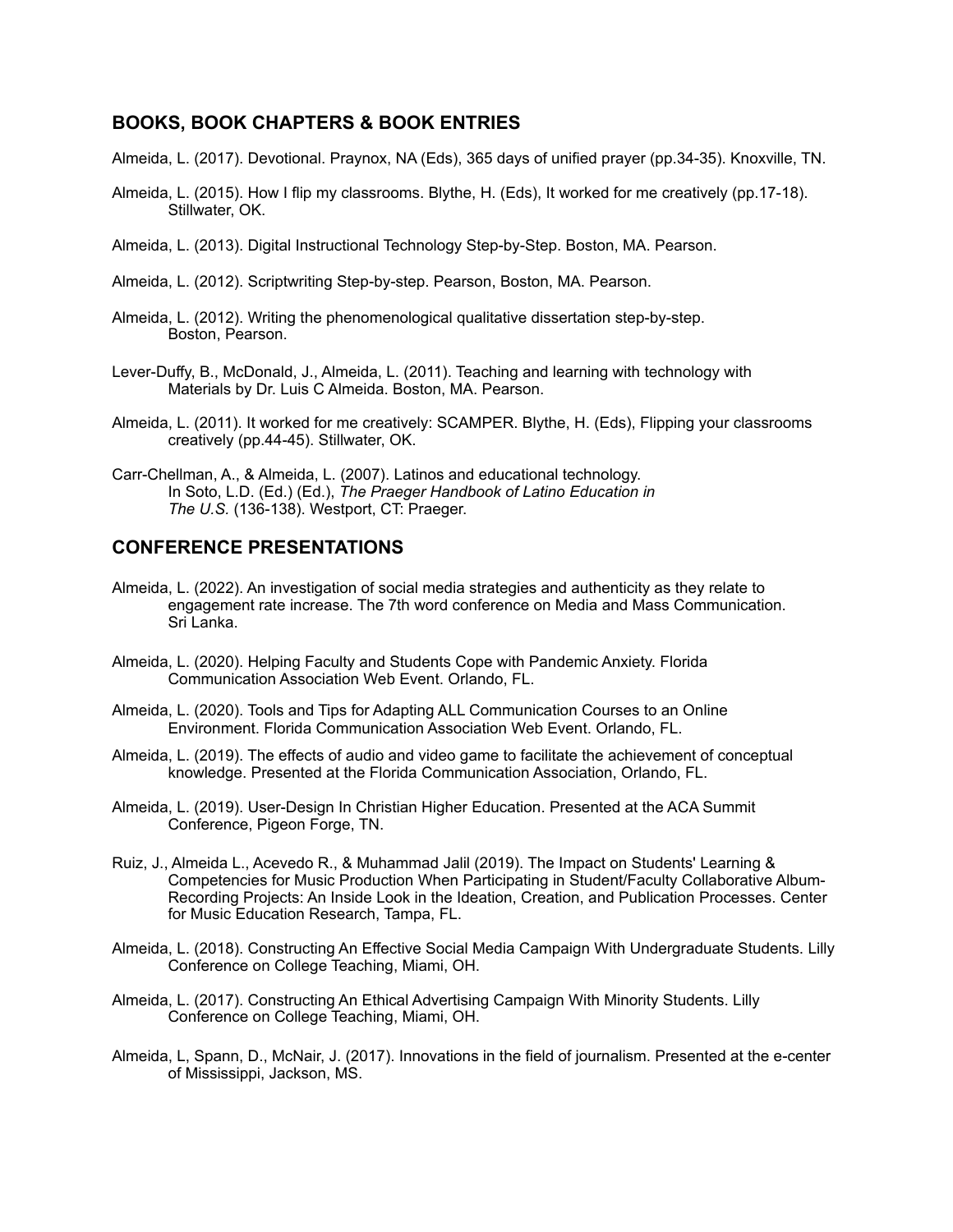- Almeida, L. (2017). The Side Effects of Mass Media. Presented at the Mississippi Communications Association Conference, Jackson, MS.
- Almeida, L. (2016). The Homosapiens Immodicus. Interview aired at the Digital Citizenship Summit, San Francisco, CA.
- Deane, M., & Almeida, L. (2016). Fostering Cultural Change in Systems. Contributed to presentation at the Association for Education Communications and Technology, Las Vegas, NV.
- Almeida, L. (2016). The Rise of the Homo Sapiens Immodicus. Presented at the Inaugural Communication and Media Studies Conference, Chicago, IL.
- Almeida, L. (2016). Constructing An Ethical Advertising Campaign With Minority Students. Presented at the Tennessee Communication Association, Nashville, TN.
- Almeida, L., & Alharthu, M. (2015). Social media and learning in Saudi Arabia: Spread and impact. Presented at the AECT Conference, Indianapolis, IN.
- Perkins, R., Almeida L., Reigeluth, C., Reigeluth, D. (2015). Taking a systems look at teacher education for 21st century needs. Presented at the AECT Conference, Indianapolis, IN.
- Almeida., L. (2014). Technostress in college teaching. An investigation of technology in society. Presented at the AECT Conference, Jacksonville, FL.
- Stricker, J., Sabo, K., Omale. N., Almeida., L. (2014). TED: Methods and materials share panel. Presented at the AECT Conference, Jacksonville, FL.
- Murthy, R., & Almeida, L. (2014). The effects of Narration and Acronym Mnemonics within a gaming environment for the advancement of conceptual and procedural knowledge. Presented at AECT Conference, Jacksonville, FL.
- Sprenger, K. Almeida, L. (2014). What do teachers need to know about technology? Presented at the PETE&C Conference, Hershey, PA.
- Almeida, L. (2013). Technostress in College teaching. The Almeida Computer Behavior Hypothesis. Presented at the International Lilly Conference on College Teaching, Oxford, OH.
- Almeida, L. (2013). An Instructional Exploration of constructionism through game design. Presented at ECA, Pittsburgh, PA.
- Almeida, L. (2013). Chromebook uses in education. Presented at the College Technology Day, Indiana, PA.
- Almeida, L. (2013). Woordle: Understanding your student evaluations in the cloud. Presented at the College Technology Day, Indiana, PA.
- Almeida, L., & McHenry, J. (2013).Rapid serious game making through scratch. Presented at the PETE&C, Hershey, PA.
- Almeida, L. (2012). Predictions and insights for next year and beyond. Presented at the Pittsburgh Advertising Federation, Pittsburgh, PA.
- Almeida, L. (2012). teaching Tips for first year college students. Presented at the Laurel Highlands Conference, Indiana, PA.
- Almeida, L. (2012). Creating Instructional Tutorials with CamStudio. Presented at the College Technology Day, Indiana, PA.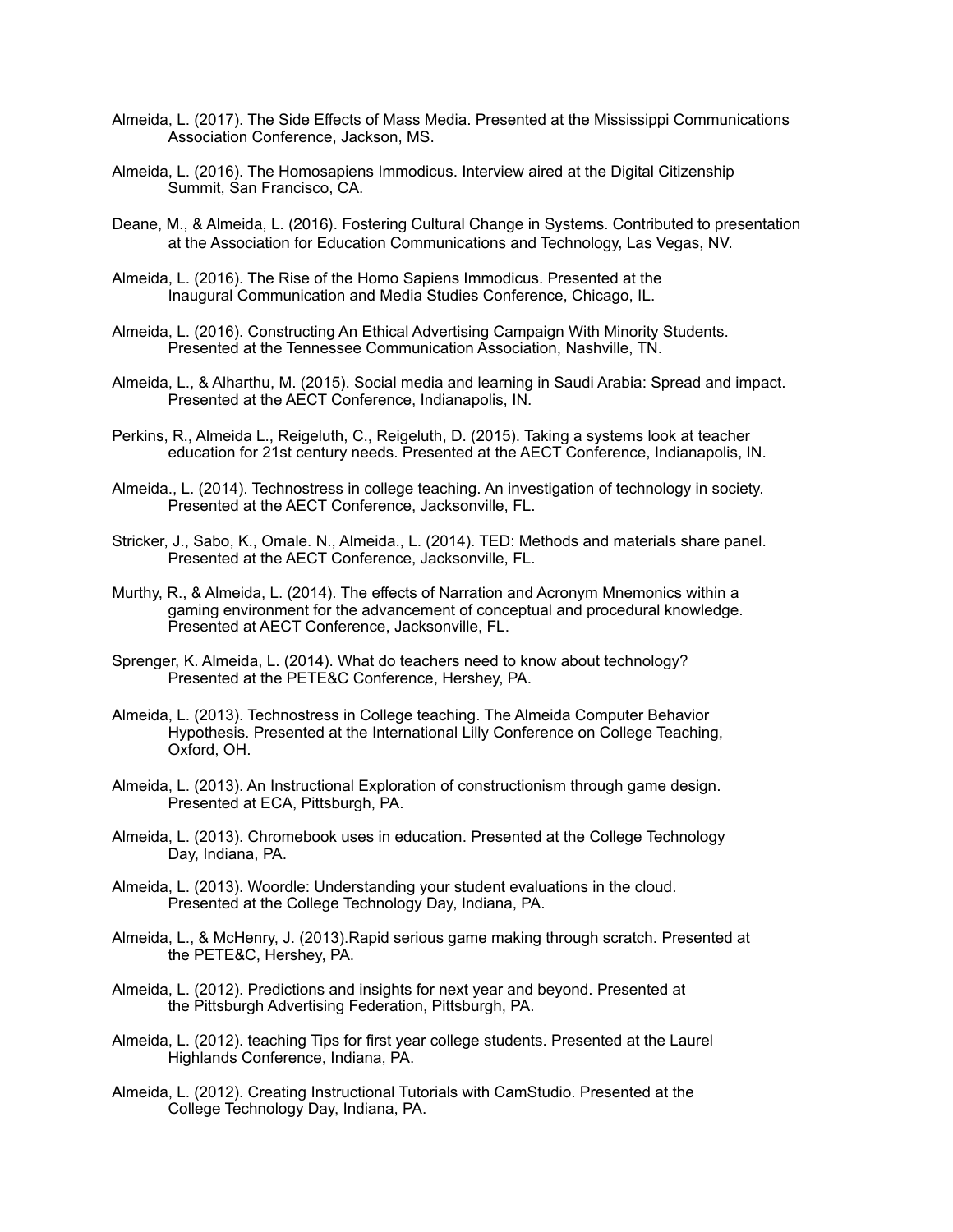- Almeida, L. (2012). The real work of a college professor: Why it isn't 17 Hours a week. Presented at the Laurel Highlands Conference, Indiana, PA.
- Almeida, L. (2012). The effects of an educational computer game on simple acquisition of concepts. Presented at the Eastern Communication Association (ECA), Cambridge, MA.
- Almeida, L. (2011). Implementing corporate gaming initiatives through the lenses of systemic thinking. Presented at the AISA Conference On-line, Jacksonville, FL.
- Bolton, J., Almeida, L., & Parmigiani, R. (2011). Professional learning: Teacher education. Presented at the ISTE Conference, Philadelphia, PA.
- Almeida, L. (2011). Database solution for kids. Presented at the PETE&C Conference, Hershey, PA.
- Almeida, L. (2011). Virtual Worlds in the Classroom. Presented at the College Technology Day, Indiana, PA.
- Almeida, L. (2011). Creating Instructional Tutorials with CamStudio. Presented at the College Technology Day, Indiana, PA.
- Almeida, L. (2011). Training Pre-Service Teachers through SimSchool. Presented at the College Technology Day, Indiana, PA.
- Almeida, L. (2011). Who Said Database Development Was Tough? Use Zoho. Presented at the College Technology Day, Indiana, PA.
- Almeida, L., & Juengel, C. (2011). Healing through motion and instructional design. Presented at the Laurel Highlands Conference, Indiana, PA.
- Almeida, L. (2011). Conditions of Employment for PHD Candidates: A Closer Look. Presented at the Laurel Highlands Conference, Indiana, PA.
- Almeida, L. (2010). An Empirical Account of Instructional Strategies Within a Gaming Environment. Presented at the Lilly Conference on College Teaching, Miami, OH.
- Almeida, L. (2010). CFF Coaches comments from the 2009 CFF Surveys. Presented at the PETE&C Conference, Hershey, PA.
- Almeida. L. (2009). Empowering rural gifted students to learn through design. Presented at the Association for Education Communications and technology (AECT), Louisville, KY.
- Magolis, D., Carr-Chellman, A., & Almeida. L. (2009). Seeing education reform from a different perspective: The Unheard Voices Project. Presented at the Association for Education Communications and Technology (AECT), Louisville, KY.
- Almeida, L. (2009). 1-2-1 computing: Yes, you can do it. Presented at the Pennsylvania Education Technology Conference, Hershey, PA.
- Clausen, R., Almeida, L., & Vilberg, J. (2009). CFF Teachers voices: comments from the 2008 CFF surveys. Presented at the Pennsylvania Education Technology Conference, Hershey, PA.
- Almeida, L. (2009). IshowU math 24/7. Presented at the One-To-One Computing Conference, State College, PA.
- Almeida, L. (2009). Logo "design" not art. Presented at the Southwestern Computing Fair. Waynesburg, PA.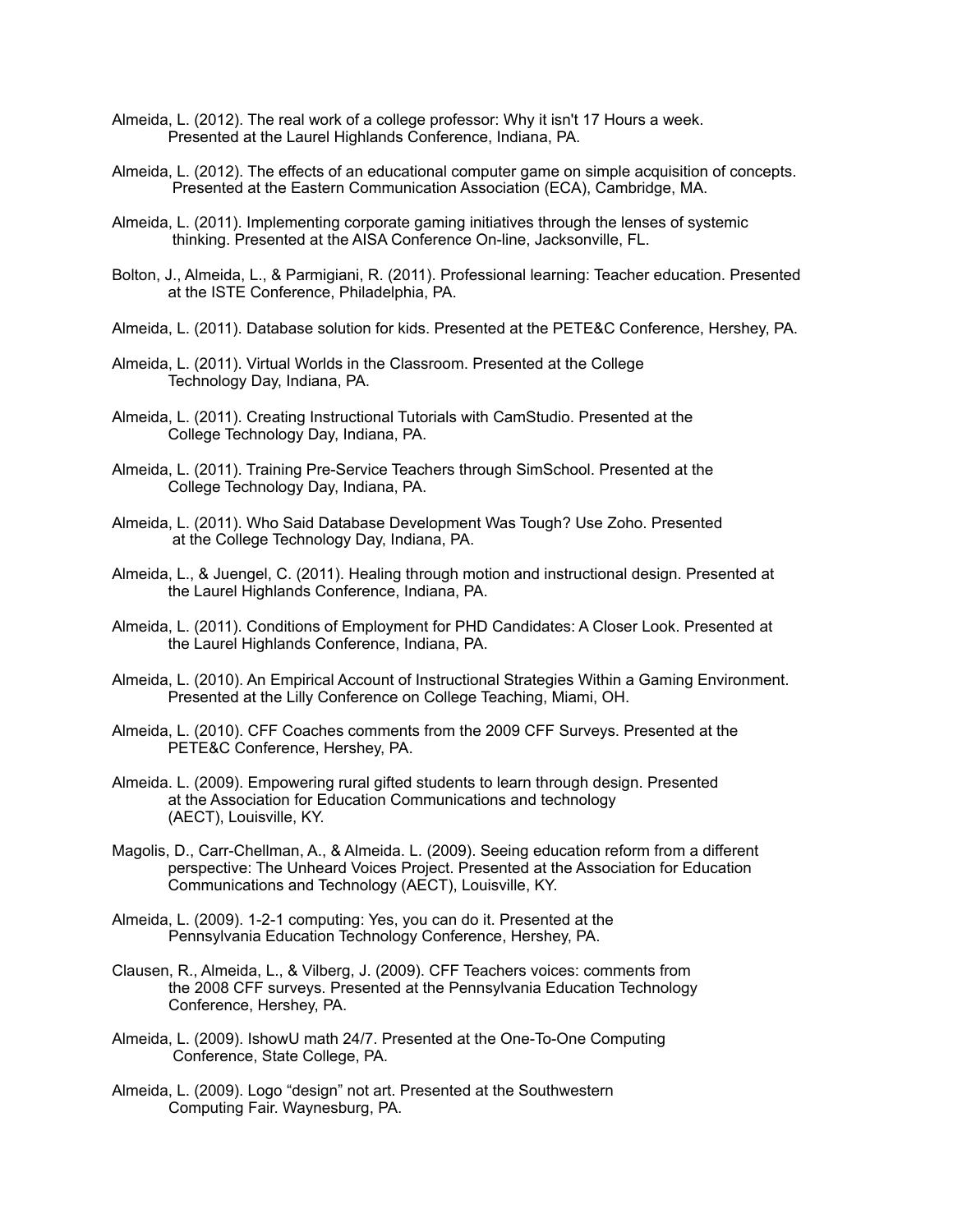- Almeida, L. (2008). User-Design as a framework for education reform. Presented at the Holmes Conference, Orlando, FL.
- Almeida, L. (2008). An Empirical account of instructional strategies within a gaming environment. Presented at the Holmes Conference, Orlando, FL.
- Almeida, L. (2008). A free mobile database solution for educators. Presented at the PETE&C conference, Hershey, PA.
- Almeida, L. (2008). Moving beyond the spreadsheet paradigm: 21st century skills, technology and the curriculum. Presented at the one-to-one conference, State College, PA.
- Ma. Z., Carr-Chellman, A., Almeida, A., Gursoy. H., Partore, R. (2008). Research Apprenticeships": a new model of education in Instructional Systems. Presented at the AERA Conference, New York, NY.
- Almeida, L. (2008). Job Search in Academia: Tips. Presented at the L&PS Poster Session, University Park, PA.
- Almeida, L. (2007). The effects of different learning strategies in gaming environment to complement different educational objectives. Presented at the Harvard University's Graduate Student Research Conference, Cambridge, MA.
- Beabout, B., Almeida, L., Gursoy, H., & Carr-Chellman, A. (2007). The perceptions of New Orleans educator on the process of rebuilding the New Orleans school System after Katrina. Presented at the Annual Conference of American Educational Research Association, Chicago, IL.
- Gursoy, H., Carr-Chellman, A., Almeida, L., & Beabout, B. (2007, April). Apprenticeships as a model graduate program. Presented at Annual Conference of American Educational Research Association, Chicago, IL.
- Carr-Chellman, A., Almeida, L., Beabout, B., & Gursoy, H. (2007, April). Prisoners' perspective on school change. Presented at Annual Conference of American Education Research Association, Chicago, IL.
- Almeida, L. (2007). I got a Mac and free software for desert. Presented at Pennsylvania Education Technology Exposition and Conference, Hershey, PA.
- Almeida, L. (2006). New technologies for educators. Presented at the Future Educators of Pennsylvania Conference, State College, PA.
- Almeida, L. (2006). The phenomenology of user-design in 12th grade Latino students when designing their own trivia educational game interface. Presented as a brown bag at Penn State University, State College, PA.
- Almeida, L. (2006). RFID in schools: really? Presented as a Brown bag at the Pennsylvania State University. State College, PA.
- Almeida, L. (2006). Understanding User-Design: An application. Presented at the Achievement Conference, State College, PA.
- Almeida, L. (2006). Understanding a gaming initiative through the lenses of systemic thinking. Presented at Pennsylvania Education Technology Exposition and Conference, Hershey, PA.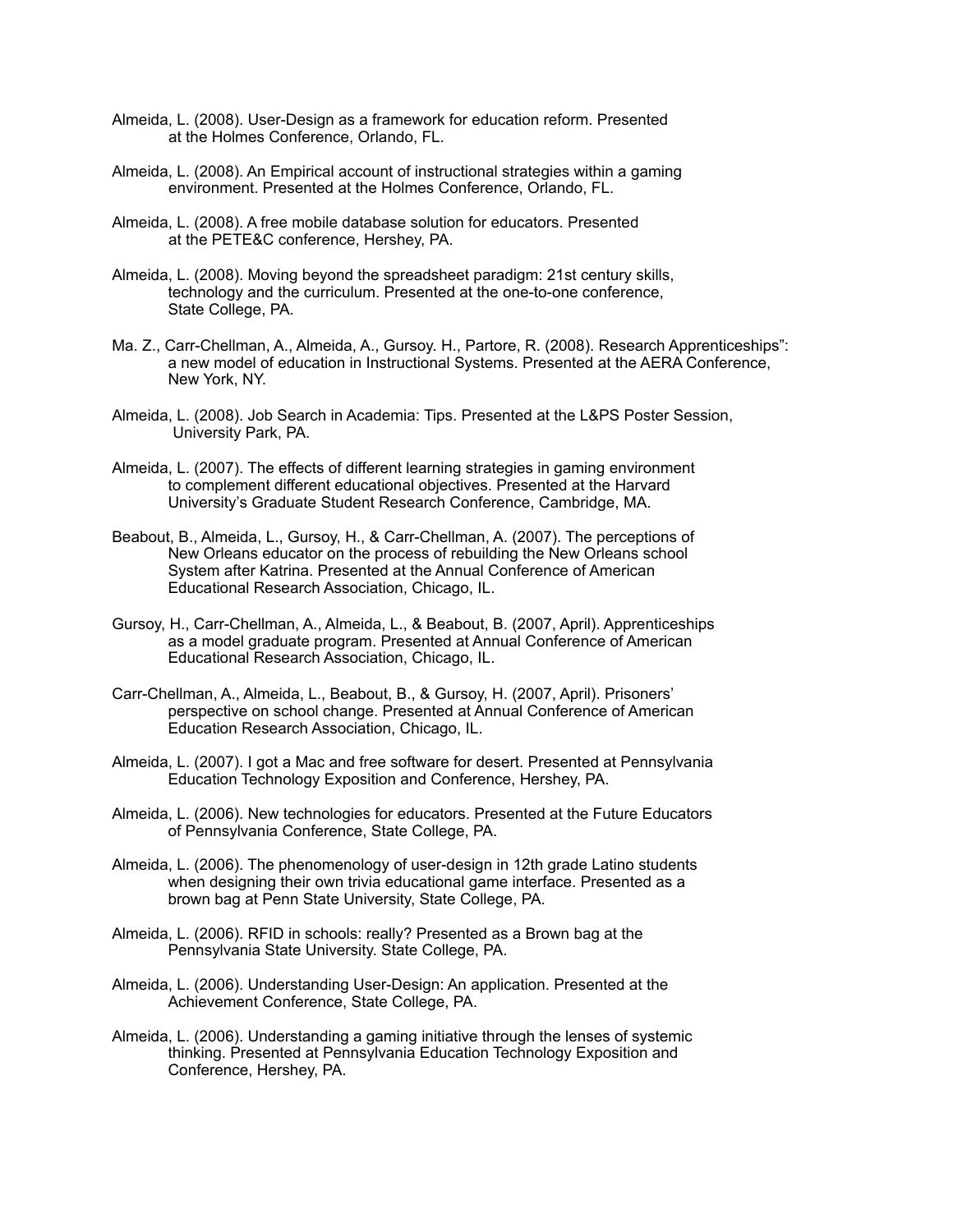- Almeida, L. (2006). Multimedia tools for educators. Presented at Pennsylvania Education Technology Exposition and Conference, Hershey, PA.
- Almeida, L. (2005). Communities of Practices: Education of the future. Presented at the Association of Education Communications and Technology, Orlando, FL.
- Almeida, L., Beabout, B., Carr-Chellman, A., & Gursoy, H. (2005, October). Seeing education reform from another perspective: The prison project. Presented at Association of Educational Communications and Technology, Orlando, FL.
- Almeida, L. (2005). Emerging technologies of the 21st century. Presented at the Pennsylvania Education Technology Exposition and Conference, Hershey, PA.
- Almeida, L. (February 2005). CAI & learning*.* Presented at Pennsylvania Education Technology Exposition and Conference, Hershey, PA.
- Almeida, L. (2005). Gagne 9 events of Instruction: An Application. Presented at the Fall semester Learning and Performance Systems Poster Session, University Park, PA.
- Almeida, L. (2005). Cross Cultural issues in Web Based Instruction. Presented at the Fall semester Learning and Performance Systems Poster Session, University Park, PA.
- Almeida, L. (2005). The effects of prior knowledge and different scaffolding strategies in a gaming environment to facilitate student achievement of different learning objectives. Presented at the Spring semester Learning and Performance Systems Poster Session, University Park, PA.
- Almeida, L. (2005). What is NOT research? Presented at the Spring semester Learning and Performance Systems Poster Session, University Park, PA.
- Almeida, L. (2005). Hispanic education technology. Brown bag presented at the Pennsylvania State University, State College, PA.
- Almeida, L. (January 2005). Education reform from a different perspective. Presented at the Annual Conference of Holmes Conference. Philadelphia, PA.
- Almeida, L. (2005). The power of one-to-one computing. Presented at the One-to-One Computing Conference, State College, PA.
- Almeida, L. (2004). CAI and learning: The cyber TV experiment. Presented at the Annual Conference of Eastern Communication Association. Boston, MA.

## **TV APPEARANCES**

- Ettaro, S. (Writer). (2020). The Kinetic Faith In Motion. [Television Show]. Ettaro, S. (Executive producer), TechnoModeration & Your faith Walk, Washington, DC: Kinetic TV.
- Miles, T. (Writer), & Fisher, A. (Director). (2019). Hidden Gems Of The Ocoee Region [Television Show]. Trellis, J. (Executive Producer), Positive and negative sides of technology Part #2, Cleveland, TN: WTBN-TV.
- Miles, T. (Writer), & Fisher, A. (Director). (2019). Hidden Gems Of The Ocoee Region [Television Show]. Trellis, J. (Executive Producer), Positive and negative sides of technology Part #1, Cleveland, TN: WTBN-TV.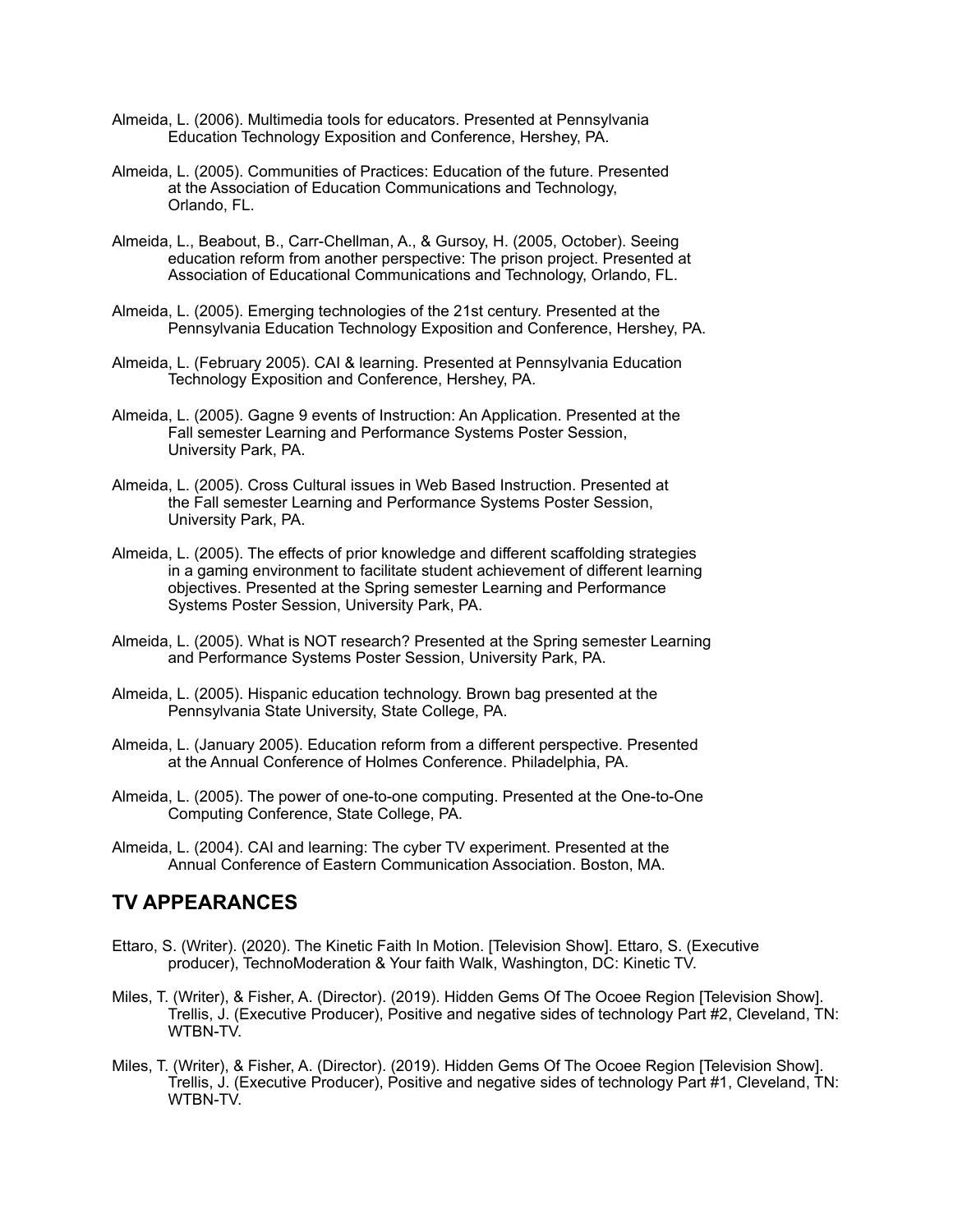- Sherman, D. (Writer). (2018). Channel 12 Evening News [Television Show]. Hull, C. (Executive Producer). Technology Dangers, Chattanooga, TN: WDEF-TV.
- Sherman, D. (Writer). (2018). Channel 12 Evening News [Television Show]. Hull, C. (Executive Producer). Professor Helps Produce rap Encouraging Technology Moderation, Chattanooga, TN: WDEF-TV.
- Casson, N. (Writer), & Trellis, J. (Director). (2017). Nancy's Neighborhood [Television Show]. Trellis, J. (Executive Producer), Are We Turning Into Robots? Part #2, Cleveland, TN: WTBN-TV.
- Casson, N. (Writer), & Trellis, J. (Director). (2017). Nancy's Neighborhood [Television Show]. Trellis, J. (Executive Producer), Are We Turning Into Robots? Part #1, Cleveland, TN: WTBN-TV.
- Jessuit, R. (Writer), & Collins, K. (Director). (2016). Metro Morning Live [Television News Show]. J, Rob. (Executive Producer), Visual Mississippi, Jackson, MS: JSU-TV.
- Eastwick, T. (Writer). Hart, B. (Director). (2016). WAPT News [Television Newscast]. Eastwick, T. (Executive Producer), Caught on Camera: Record It or Call for Help?, Jackson, MS: WAPT.
- Eastwick, T. (Writer). Hart, B. (Director). (2016). WAPT News [Television Newscast]. Eastwick, T. (Executive Producer), Is Technology Making Us Dumb, Jackson, MS: WAPT.
- Saint Pe, E. (Writer), Saint Pe, E. (Director). (2016). Nightique [Television Show]. Saint Pe, E. (Executive Producer), Homo Sapiens Immodicus, Jackson, MS: AMG-TV.
- Jessuit, R. (Writer), & Collins, K. (Director). (2016). Metro Morning Live [Television News Show]. J, Rob. (Executive Producer), On Educating Students, Jackson, MS: JSU-TV.
- Saint Pe, E. (Writer), Saint Pe, E. (Director). (2016). Nightique [Television Show]. Saint Pe, E. (Executive Producer), Side Effects of Technology, Jackson, MS: JSU-TV.
- Jessuit, R. (Writer), & Collins, K. (Director). (2015). Metro Morning Live [Television News Show]. J, Rob. (Executive Producer), Dr. Luis Almeida Interview, Jackson, MS: JSU-TV.
- Saint Pe, E. (Writer), Saint Pe, E. (Director). (2015). Nightique [Television Show]. Saint Pe, E. (Executive Producer), @escthemachine, Jackson, MS: JSU-TV.
- Lind, D. (Writer), & Leidman, M. (Director). (2012). Que tal Indiana? [Television Interview Show]. Rodrigues, L. (Executive Producer), Technology discussion, Indiana, PA: WIUP TV.

## **RADIO APPEARANCES**

- Gault, J. (Host), Gault, J. (Director). (2018). A Word with Dr. A [Radio Show Appearance]. Gault, J.(Executive Producer), Cleveland, Tennessee: Mix 104.1 WCLE-FM.
- Dotty, D. (Writer), Dotty, D. (Director). (2017). From The Mind of Dr. A [Radio Show]. Dotty D. (Executive Producer), Jackson, Mississippi: WJSU-FM.
- Dotty, D. (Writer), Dotty, D. (Director). (2016). A Talk about Visual Mississippi [Radio Show]. Dotty D. (Executive Producer), Jackson, Mississippi: WJSU-FM.
- Dotty, D. (Writer), Dotty, D. (Director). (2016). A conversation about technology [Radio Show]. Dotty D. (Executive Producer), Jackson, Mississippi: WJSU-FM.
- Steci, D. (Writer), Steci, D. (Director). (February 14, 2016). O avanço da tecnologia e as consequências na economia [Radio Show]. Stenci D. (Executive Producer), Washington, DC: Voice of America.
- Steci, D. (Writer), Steci, D. (Director). (2015). Entrevista com Luis Camillo Almeida [Radio Show]. Stenci D. (Executive Producer), Washington, DC: Voice of America.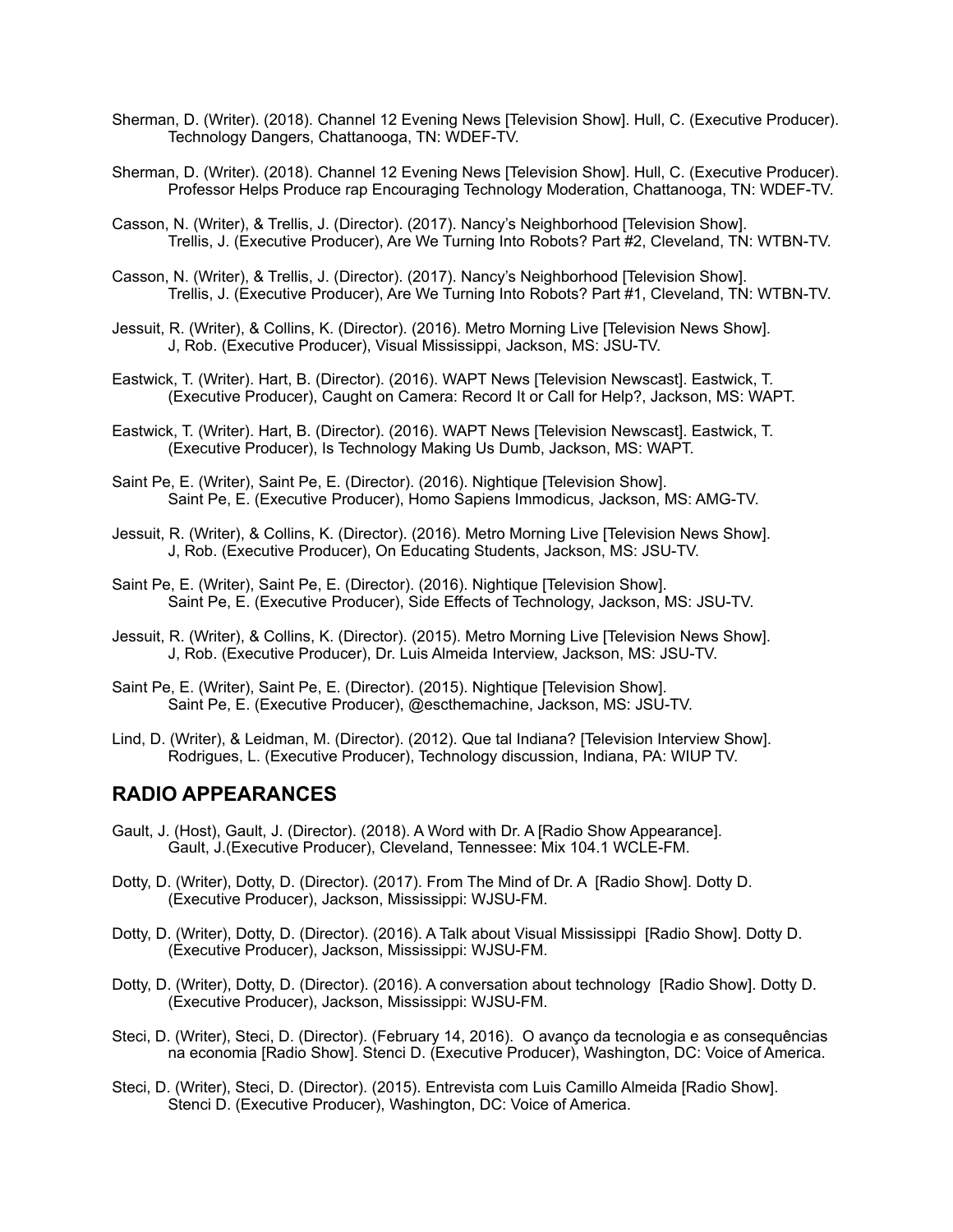Barros, D. (Writer), Chaves, P. (Director). (2015). Problemas causados por excesso de computador fazem professor pregar a disconexao [Radio Show]. Petria C. (Executive Producer), Sao Paulo, Brazil: Radio CBN.

#### **NEWSPAPER INTERVIEWS & APPEARANCES**

- Almeida, L. (2022). Claflin professor named HBCU Educator of the Year. The Carolina Panorama. D4.
- Almeida, L. (2022). About Luis Almeida., South Carolina Voyager: Retrieved at: https://southcarolinavoyager.com/interview/conversations-with-luis-almeida/.
- Almeida, L. (2021). Talladega College receives honor for advancing careers in PR and communication. The Daily Home. P 3B.
- Almeida, L. (2020). Talladega College professor produces innovative video. The Daily Home. P 3B.
- Almeida, L. (2020). Talladega College Arts Exhibition. The he Daily Home. P 3B.
- Almeida, L. (2020). Dr. Luis Camillo Almeida named chair of Mass Media Studies Department. The Dairy Home, P. 3B.
- Almeida, L. (2019). Almeida releases spoken word EP "Let's Do better." Cleveland Daily Banner, P. D4.
- Almeida, L. (2018). Human Robot Cycle: Warning Given By College Professor. Cleveland Daily Banner, Front Page.
- Almeida, L. (2018). Lee Prof's Style: Open You Eyes. Cleveland Daily Banner, Front Page.
- Almeida, L. (2018). Almeida speaks to CMA about business strategy in small towns. Cleveland Daily Banner, P. D2.
- Almeida, L. (2018). Almeida's technoModeration Book Published. Cleveland Daily Banner, D4.
- Almeida, L. (2018). Techno Moderation: A rap for all ages. Cleveland Daily Banner, P. D2.
- Almeida, L. (2017). This communications professor says college kids are on the verge of a technology fueled anxiety crisis. Lee Clarion, P. D2.
- Almeida, L. (2016). How Managers Get 'Interim' out of their title. Wall Street Journal, P. D2.
- Almeida, L. (March, 2015). 'O ser humano não foi feito para ficar no computador toda hora', diz pesquisador. Jornal O Globo, p. D5.
- Almeida, L. (2015). Educação x Tecnologia: o desafio atual. Investimentos e Noticias, P. D2.
- Almeida, L. (2015). Smartphone pode causar ansiedade em seres humanos. Investimentos e Noticias, P. D2.
- Almeida, L. (2015). Professor da Indiana University of Pennsylvania acredita que computador não é uma extensão do homem. Investimentos e Noticias, P. D5.
- Almeida, L. (2011). Newsmaker: Luis Almeida. Pittsburgh Tribune Review Journal, P. D3.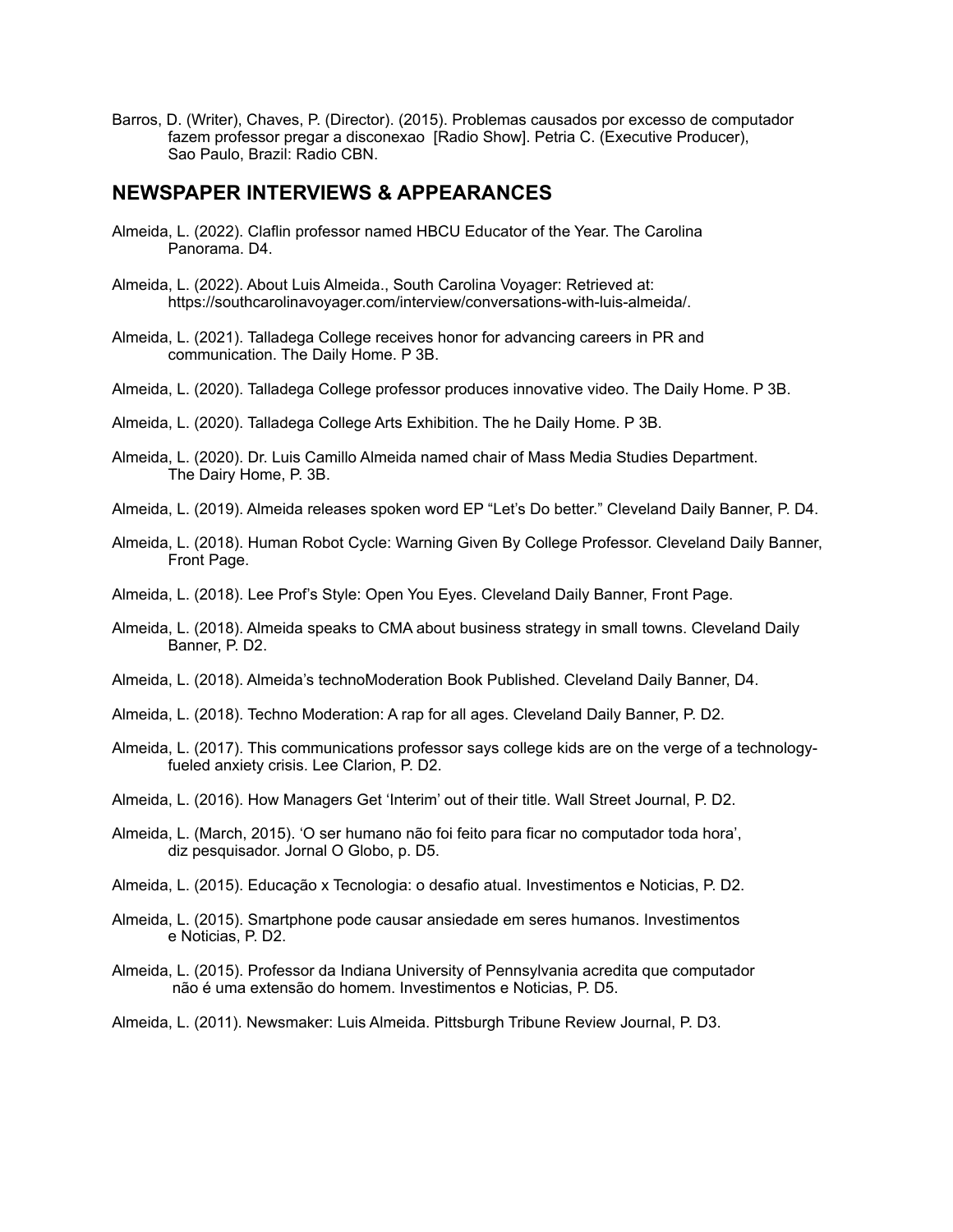#### **GRANTS RECEIVED**

- Almeida, L. (2022). Using simulations in new media research. This grant was funded by Simio Incorporated for 168K.
- Almeida, L. (2021). Scaling a Contemporary Media Department. This is a recently received Title III grant for \$70K.
- Almeida, L. (2020). The required tools to rebuild a department. This is a recently received Title III grant for \$15K.
- Almeida, L. (2016). Examining the effects of simulations in IMC. This grant was funded by Simio LLC for \$240K.
- Almeida, L. (2011). Examining the effects of simulations in the health care field. This was funded by Simio Incorporated for \$99K.
- Almeida, L. (2011). Studying the effects of Simulators in pre-service teacher training. This was a two year project and was funded by the Gates Foundation through CurveShift for \$36K.

#### **SUPERVISION OF HONORS BACHELORS, MASTERS AND DOCTORAL DISSER-TATIONS**

- Wilson, Dakar (2022). I Wish I Looked Like Her: The Effect of Social Media in Body Image Concern Among Young Women. **(Honors Bachelor Thesis Member)**
- Scott, J. (2021). I Wish I Looked Like Her: The Effect of Social Media in Body Image Concern Among Young Women. **(Honors Bachelor Thesis Member).**
- Theres, J. (2017). The 30th of May. Masters Thesis in History. **(Master Committee Member).**
- Saint Pe, E. (2017). Is there a Lack of Diversity in Late Night Network Television? Masters Thesis in Mass Communication. **(Master Committee Member).**
- Norwood, A. (2017). Misrepresentation of Black Lives Matter: A Content Analysis of Secondary Sources in Mainstream Media. Masters Thesis in Mass Communication. **(Master Committee Chair).**
- Collier, M. (2016). Th Impact of Technology and Social Media in the 21st Century. Masters Project in Mass Communication **(Master Committee Chair).**
- Shaaban, R. (2015). Examining and Comparing the Use of Technology in Medical Education in Egypt and the United States of America: A Literature Review. Masters Thesis in Adult and Community Education **(Masters Committee Member).**
- Qiu, A. (2014). Experiment on the effects of immersive learning simulations and dynamic image schema on the achievement if EFL learners across gender, Ph. D. in Communications Media and Instructional Technology **(Dissertation Chair).**
- Murthy, R. (2014). The effects of mnemonics and audio within a gaming environment to facilitate achievement of different educational objectives, Ph.D. in Communications Media and Instructional Technology **(Dissertation Chair).**
- Juengel, C. (2014). The Phenomenological exploration of user-design among Freshman female college students when designing a game.Ph.D. in Communications Media and Instructional Technology **(Dissertation Chair).**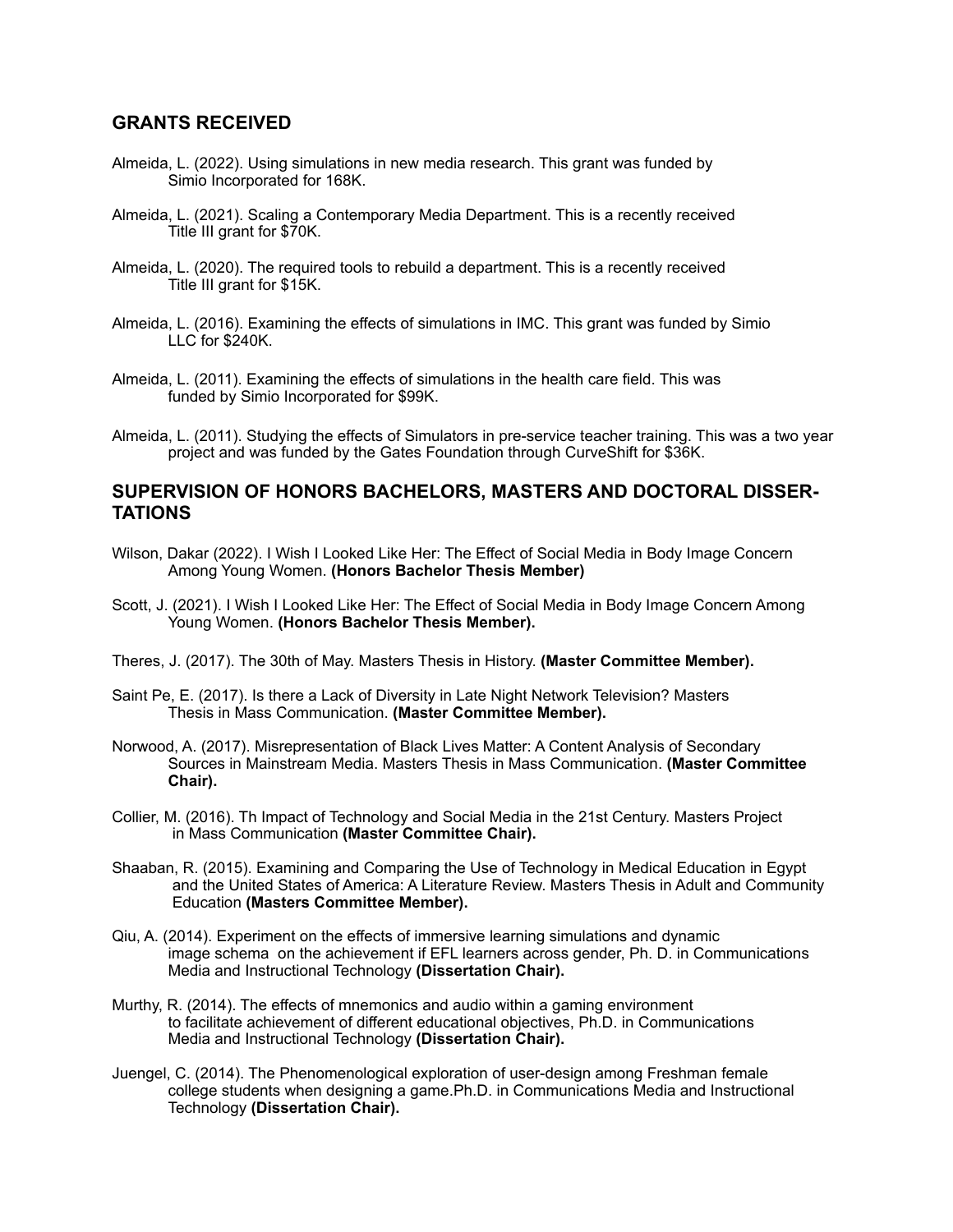- Kohler, M. (2013). An empirical study of media effects: a comparison of real-life and fictional video violence in cyberspace. Ph. D. in communications media and instructional technology **(Dissertation Committee Member).**
- Cherman, C. (2011). The relationship of pre-service education majors' multiple intelligence learning styles to their level of digital literacy, Ph.D. in Communications Media and Instructional Technology **(Dissertation Committee Member).**
- Roeper, R. (2011). Identification of the Institutional Factors within State Systems of Higher Education in the Middle Eastern States Region for the Adoption of Webinars, Ph.D. in Communications Media and Instructional Technology **(Dissertation Committee Member).**

#### **EDITORIAL WORK**

**Article Reviewer,** Common-Ground Research Networks (University of Illinois - Urbana Champaign) (January 2021-Present)

**Review Board**, Journal of Lifelong Learning (Summer 2014 – Summer 2016)

**Consulting Editor**, Education Technology Research and Development (ETR&D) (Spring 2007 - Present)

**Consulting Editor**, Journal of Education Computing Research, (JECR) (Fall 2008 – Fall 2012)

#### **COURSES DEVELOPED, REDESIGNED & CO-AUTHORED**

COMM 103, Digital Instructional Technology MC 250, Media Literacy COMM 306, 2D Digital Game Development COMM 406, 3D Game and Simulation Design and Development COMM 493, Applied Social Media (proposed as a 493 course) COMM 495, Digital Media Seminar COMM 846, Instructional Media Solutions COMM 900, Culture of Cyberspace MMS 364, Innovations And Social Media MMS 250, Digital Photography MMS 290, Multimedia Storytelling

#### **UNIVERSITY-WIDE COMMITTEE WORK**

**Marketing Committee Member (Claflin University)** (Spring 2022-Present)

**Getty Images Committee Member (Claflin University)** (Spring 2022-Present)

**PR Search Committee Member** (Talladega College) (Spring 2021-Present)

**Director of Admissions Search Member** (Talladega College) (Spring 2021-Present)

**Faculty Affairs** (Talladega College) (Fall 2020 - Present)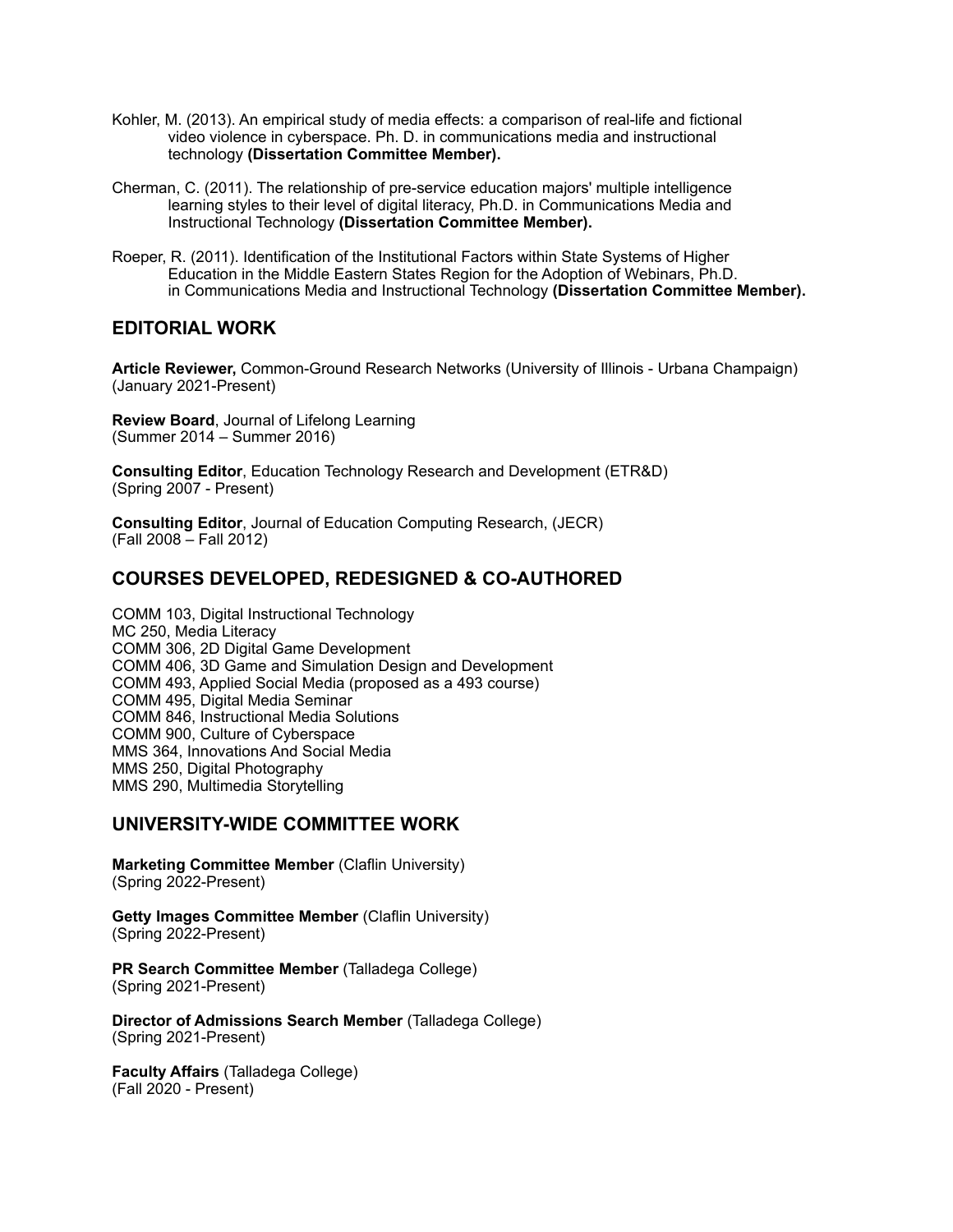**Technology and Distance Education** (Talladega College) (Fall 2020 - Present)

**Diversity and Inclusion Committee Member** (Lee University) (Fall 2018 - May 2020)

**Faculty Handbook Committee SubCommittee 2 Chair** (JSU) **Faculty Personnel Committee Member** (JSU) **Graduate Council Member** (JSU) **Promotion and Tenure Committee Member** (JSU) **Standard Bearer** (JSU)

**Committee Chair, Virtual Environments Council Committee** (Indiana University of Pennsylvania) **Monitoring Committee Union Rep.** (Indiana University of Pennsylvania) **Living and Learning Liaison Representative** (Indiana University of Pennsylvania) **Committee Member, University Senate** (Indiana University of Pennsylvania) **Invited Panelist New Faculty Orientation** (Indiana University of Pennsylvania) **Academic Mentor. (**Waynesburg University)

## **COLLEGE-WIDE COMMITTEE WORK**

**CALA-BASH Committee member** (Claflin University) (Spring 2021-Present)

**College of Liberal Arts Committee Member (**JSU) **Research Committee** (Indiana University of Pennsylvania) **E-Portfolio subcommittee member, TECC** (Indiana University of Pennsylvania) **Technology Day Conference Planner** (Indiana University of Pennsylvania)

#### **DEPARTMENT COMMITTEE WORK**

Search Committee Chair (Claflin University) — 2021-Present Technology Committee (Claflin University) - 2021-Present Recruiting Committee (Claflin University) - 2021-Present

**PR Search Committee Member** (Lee University) **Technology Committee (Chair) (**JSU) **Research Committee Member (**JSU) **Faculty Evaluation Committee Member (**JSU) **Curriculum Committee Member. (**JSU)

**Summer Committee (Chair) (**Indiana University of Pennsylvania) **Program Review, Committee Member (**Indiana University of Pennsylvania) **Temporary Faculty Committee Member (**Indiana University of Pennsylvania) **Search Committee Member (Indiana University of Pennsylvania) Doctoral Committee Review Member (**Indiana University of Pennsylvania) **T.A Mentor (**Indiana University of Pennsylvania)

**Creativity Assessment Designer,** Department of Communication (Waynesburg University)

## **SERVICE TO THE PROFESSION**

| Social media Ambassador MEDCOM 22                              | 2022 |
|----------------------------------------------------------------|------|
| Program Committee Member DiGRA Japan Conference                | 2021 |
| Proposal Reviewer Chair (SSCA)                                 | 2020 |
| Program Committee Member DiGRA Japan Conference                | 2019 |
| Proposal Reviewer Mississippi Communications Association (MCA) | 2017 |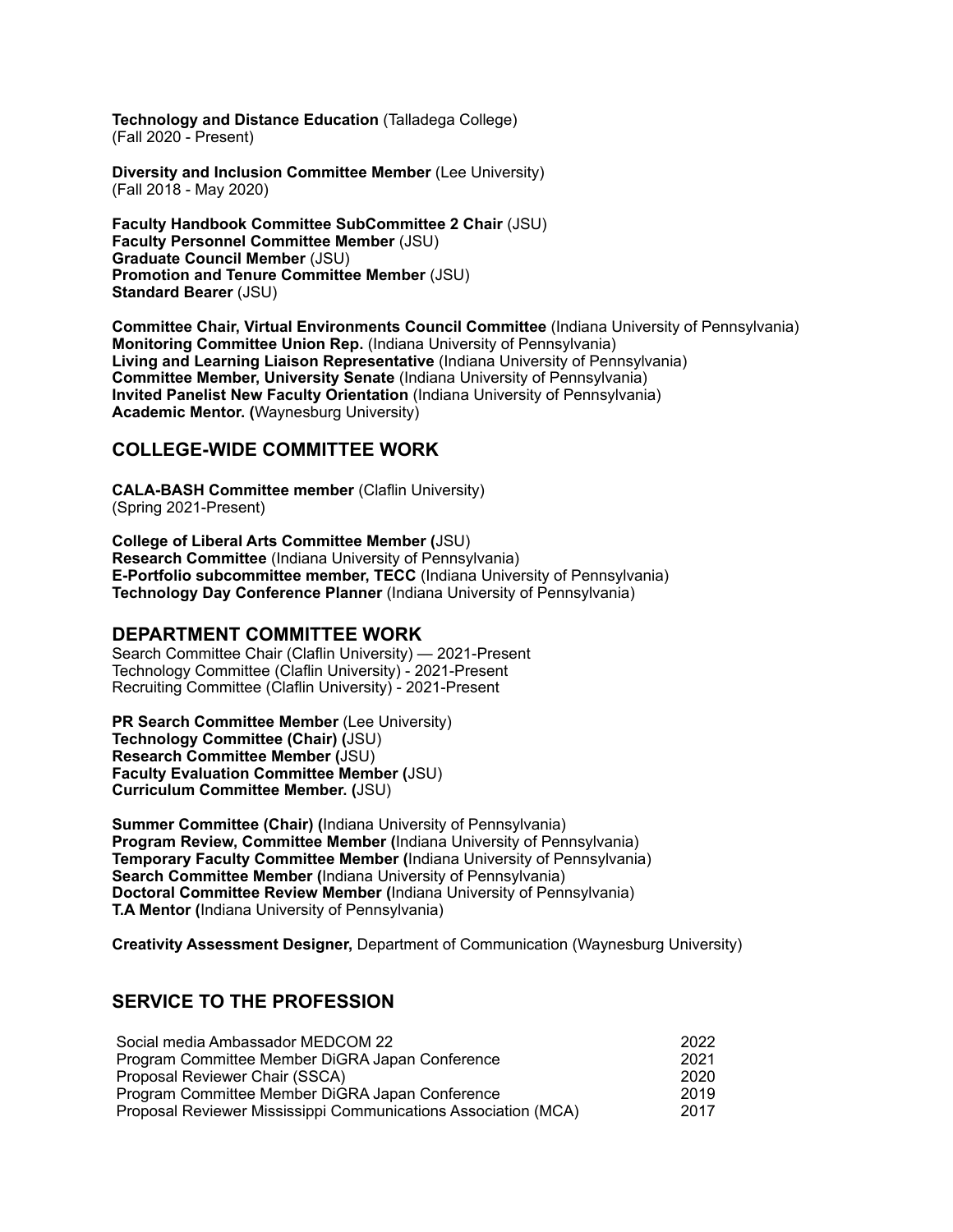| Proposal Reviewer (AECT)                                                    | 2013 |
|-----------------------------------------------------------------------------|------|
| Proposal Reviewer Chair (ISTE)                                              | 2011 |
| Conference Committee Member/Conference Evaluator (PETE&C)                   | 2010 |
| Board Member, Systemic Change (AECT)                                        | 2010 |
| Committee Member - Internship Coordinator (PETE&C)                          | 2008 |
| Proposal Reviewer, American Education Research Association (AERA)           | 2007 |
| Conference Proposal Reviewer - Holmes Conference                            | 2007 |
| Proposal Reviewer, American Association of Colleges of Teaching Ed. (AACTE) | 2006 |
| <b>Planning Committee Member, Achievement Conference</b>                    | 2006 |

## **SELECTED COMMUNITY SERVICE**

Photographer for the Calvary Church Lexington Public library Presentation in the Lexington Public Library about SnapSeed (Jun 22) Public library Presentation in the Lexington Public Library about Iphonography (Feb 22) Brought Dustin Cawood to speak with the Claflin University Students

Brought *Mark Cuban* to speak with the Talladega College Community **Teacher,** Family Promise **Photographer,** Westmore Church of God **Photographer,** Wesley Memorial Methodist Photographer, Trace Ridge Baptist Church **Invited Speaker**, Cambria Heights Middle School **Event Photographer,** IHL Conference **Web Designer,** Dios Con Nosotros Iglesia **Choir Member**, First Ridgeland Baptist Church **TV Host,** WIUP-TV **Judge**, IU1 Regional Computer Fair **DJ**, WIUP 90.1FM

## **LEADERSHIP**

| Leadership Faculty, University of Dayton<br>Talladega College Department Chair<br>President, Cleveland Media Association<br>President Elect, Cleveland Media Association<br>Board Member, Cleveland Media Association<br>VP of Public Relations, Toastmasters International<br>Interim Department Chair JSU<br>Graduate Coordinator JSU<br>Department Liaison To The College of Engineering Meteorology<br>Indiana Rotary Club Secretary | 2021-2022<br>2020-2021<br>2020<br>2019<br>2018<br>2018<br>2016-2017<br>2016-2017<br>2016<br>2014 |
|------------------------------------------------------------------------------------------------------------------------------------------------------------------------------------------------------------------------------------------------------------------------------------------------------------------------------------------------------------------------------------------------------------------------------------------|--------------------------------------------------------------------------------------------------|
|                                                                                                                                                                                                                                                                                                                                                                                                                                          |                                                                                                  |
| BYOD Captain (ISTE)<br>Applied Media and Game Simulations Lab Director                                                                                                                                                                                                                                                                                                                                                                   | 2014<br>2010-2015                                                                                |
| Communication Officer - Minorities in media (AECT)                                                                                                                                                                                                                                                                                                                                                                                       | 2010                                                                                             |
| Mac Lab Department Supervisor                                                                                                                                                                                                                                                                                                                                                                                                            | 2008-2010                                                                                        |
| Board Member - Systemic Change Division (AECT)                                                                                                                                                                                                                                                                                                                                                                                           | 2008-2009                                                                                        |

## **SELECTED INVITED SPEECHES**

| Lexington Rotary Club                                    | 2022 |
|----------------------------------------------------------|------|
| Lexington Public Library                                 | 2022 |
| Washington State University (WSU) Jazz Department        | 2021 |
| University of Florida's Music Entrepreneurship Program   | 2021 |
| Center For The Arts, Migration And Entrepreneurship (UF) | 2020 |
| Advertising Federation (ADFED) Speaker                   | 2019 |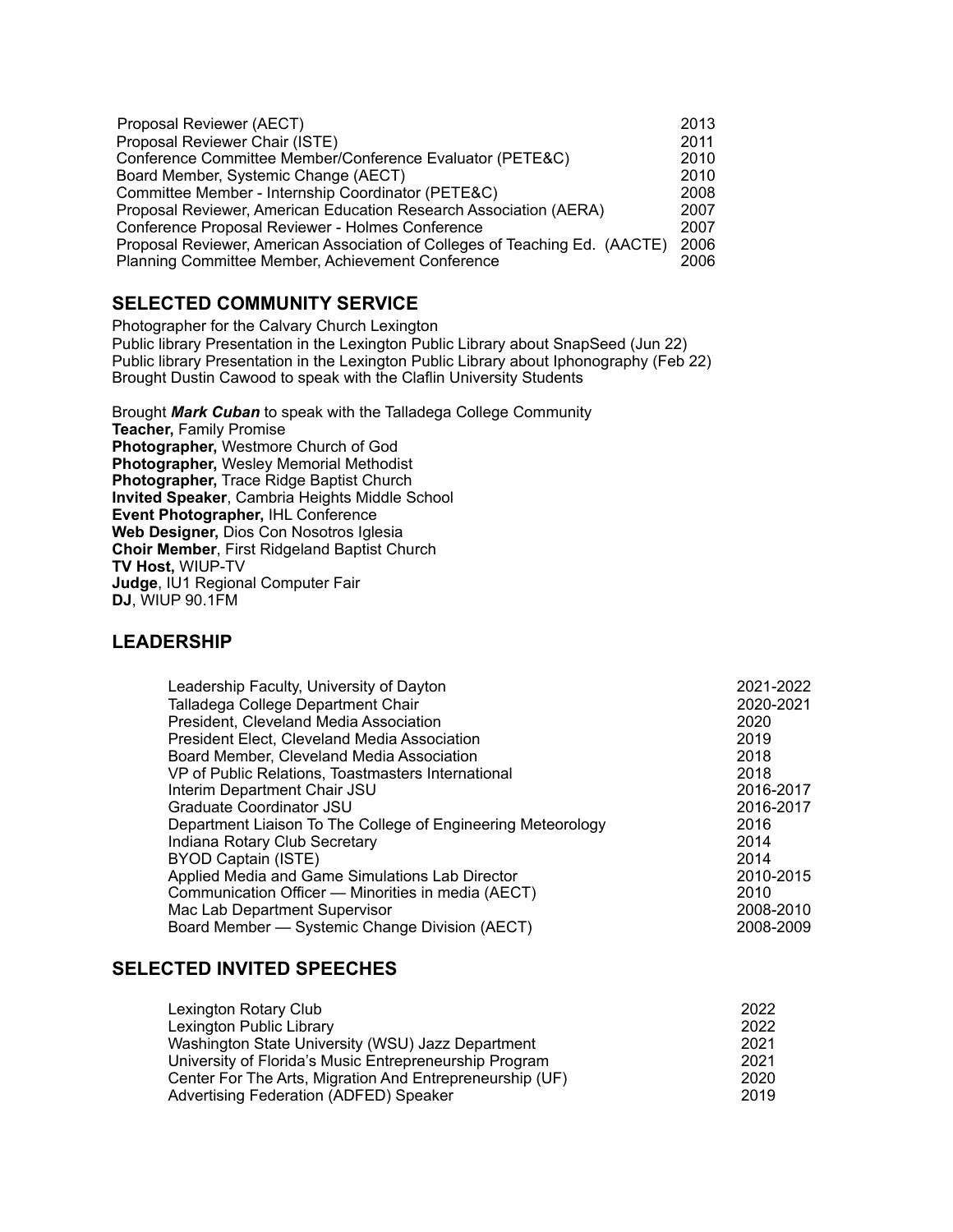| <b>Cleveland Media Association Speaker</b>            | 2019 |
|-------------------------------------------------------|------|
| American Advertising Federation Speaker (Chattanooga) | 2018 |
| <b>Civitan Club Invited Speaker</b>                   | 2018 |
| United Way Ocoee Street Speaker                       | 2018 |
| Lee University Secretary Training Speech              | 2018 |
| Sunrise Cleveland Rotary Club Speaker                 | 2017 |
| Mississippi e-center Incubator Speech                 | 2017 |
| One JSU Awards Ceremony Award Speaker                 | 2016 |
| Ridgeland/Madison Rotary Club Speaker                 | 2016 |
| Mississippi Humanities Council Bureau Speaker         | 2016 |
| <b>Rotary Club Invited Speaker</b>                    | 2015 |
| <b>Bottleworks Ethic Arts Center Speaker</b>          | 2014 |
| <b>TEDxPhoenixville Speaker</b>                       | 2013 |
| Breakfast and a Book Series Speaker                   | 2012 |
| Keynote Speaker, C-CUE Conference                     | 2011 |
| Achievement Conference Ceremony Speaker               | 2006 |
| Achievement Conference Awards Speaker                 | 2006 |

## **AWARDS**

| The Telly Awards (Bronze)<br>ANA VPP Awardee, Fordham University NYC                                     |       | 2022<br>2022 |
|----------------------------------------------------------------------------------------------------------|-------|--------------|
| The Communicator Award (Gold, Digital Excellence)                                                        |       | 2022         |
| Outstanding HBCU Educator of the year (PRNEWS) Winner                                                    |       | 2022         |
| Outstanding Educator of the year (PRNEWS) Nominee                                                        |       | 2022         |
| Hermes Creative Awards ® (1 Gold Award)                                                                  |       | 2022         |
| Hermes Creative Awards ® Honorable Mention                                                               |       | 2022         |
| Claflin SGA Teacher of the Year Nominee                                                                  |       | 2022         |
| The Davey Awards - Silver Awards                                                                         |       | 2021         |
| DotComm Awards - Gold Award                                                                              |       | 2021         |
| AVA Digital Awards - Gold Award                                                                          |       | 2021         |
| Hermes Creative Awards ® (2 Gold Awards)                                                                 |       | 2021         |
| Omicron Delta Kappa Award Recipient                                                                      |       | 2021         |
| PRNEWS A-List Top 35 PR/Communication Programs                                                           |       | 2021         |
| Top #5 Best Communication Schools in Alabama universities.com                                            |       | 2021         |
| Talladega College Teacher of the Year Nominee                                                            |       | 2021         |
| DOWNBEAT® Award Faculty Advisor (1 Award)                                                                |       | 2020         |
| DOWNBEAT® Award Faculty Advisor (4 Awards)                                                               |       | 2019         |
| Doctor of Ministry In Global Outreach, Honoris Causa                                                     |       | 2019         |
| Innovation In Journalism & New Media Award                                                               |       | 2017         |
| Professor of the Game (Excellence in Academic Advising)                                                  | Award | 2016         |
| <b>IUP Achievement in Scholarship Award</b>                                                              |       | 2013         |
| <b>IUP Achievement in Scholarship Award</b>                                                              |       | 2012         |
| Outstanding Researcher COE-ET IUP Award                                                                  |       | 2011         |
| Paul W Welliver Outstanding Graduate Student (PAECT) Award                                               |       | 2007         |
| The Chancellor's List at Penn State University Award                                                     |       | 2006         |
| The PETE&C Internship Recipient                                                                          |       | 2002-2006    |
| Miriam Gray Scholarship Award                                                                            |       | 2005         |
| L&PS Summer Research Grant Recipient Award                                                               |       | 2005         |
| Pi Lambda Theta Educational Honor Society                                                                |       | 2005         |
| Graham Fellowship Award Recipient                                                                        |       | 2004<br>2004 |
| <b>ECA Top Poster Session Graduate Paper</b><br>Outstanding Graduate Student at Clarion University Award |       | 2004         |
| Puksar/Holmes Scholarship Award                                                                          |       | 2004-2006    |
| Clarion Federal Credit Union Scholarship Award                                                           |       | 2004         |
|                                                                                                          |       |              |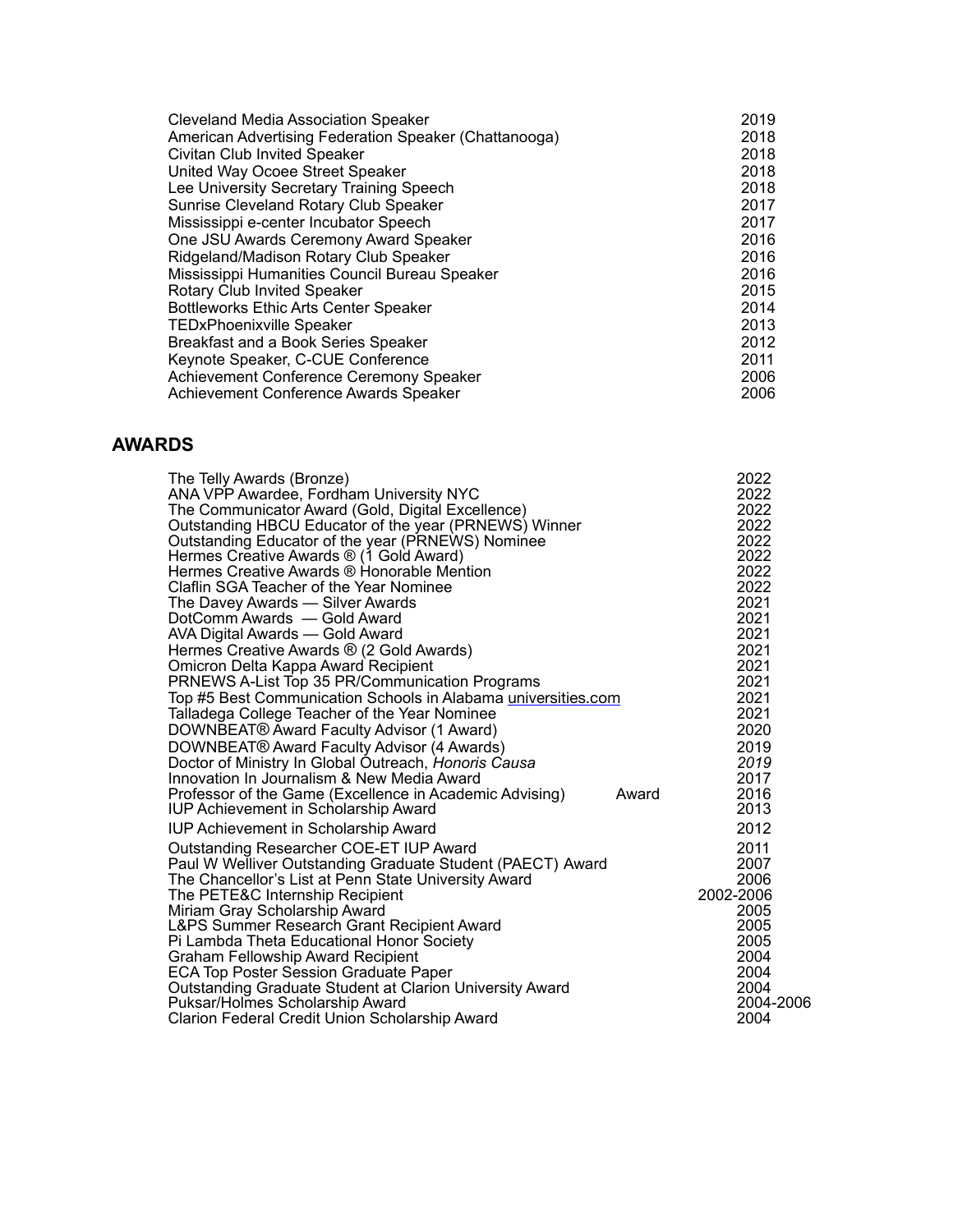## **GALLERY EXHIBITIONS/JURIED SHOWS**

- Almeida, L. (2022). 7th Annual Waterscapes Juried Exhibition, Santa Fe, NM.
- Almeida, L. (2020). From the eyes of an immigrant: My southern travels*.* [Photography]. Talladega, AL.
- Almeida, L. (2020). 2020 Botanical*.* [Photography]. Retrieved from URL: <https://www.avarts.org/exhibits-1>
- Almeida, L. (2020). #AVAPOPUP*.* [Photography]. Retrieved from URL: https://www.avarts.org/exhibits-1
- Almeida, L. (2020). *Featured Artist Luis Almeida.* [Photography]. Retrieved from URL: https://www.art [syshark.com/2020/03/02/featured-artist-luis-almeida/](http://syshark.com/2020/03/02/featured-artist-luis-almeida/)
- Almeida, L. (2016). Mississippi Craft Show Exhibitor*.* [Photography]. Jackson, MS.

## **PUBLISHED PHOTOGRAPHS**

- Almeida, L. (Photographer). (2022, April 12). Father Film Festival. Claflin University Facebook page [Digital Images]. Retrieved from URL: https://www.instagram.com/p/CcGGsCMrLqK/
- Almeida, L. (Photographer). (2021, February 8). Food photography for Cinamomma cookies. [www.cinnamomma.com](http://www.cinnamomma.com) [Digital Images]. Cinamomma Website.
- Almeida, L. (Photographer). (2020, January 16). Lee Professor's Artwork Featured On Artsy Shark [digital image]. Retrieved from URL:<https://tinyurl.com/r72jdqw>
- Almeida, L. (Photographer). (2020, January 2). Early Winter 2020 Artist Showcase [digital image]. Retrieved from URL: <https://tinyurl.com/wq7r9px>
- Almeida, L. (Photographer). (2019, October 31). WAHS Grad Competes in 17th Annual Smithsonian Magazine Photo Contest [Digital Image]. Retrieved from URL: <https://tinyurl.com/vwtx8rv>
- Almeida, L. (2017). JSU School of Journalism and Media Studies Partners With Mississippi Press Association For Conference. Jackson, Mississippi [Photograph]: Mississippi Link Newspaper.
- Almeida, L. (2016). Journalism School of JSU, UM Form Partnership. Oxford, Mississippi [photograph]: Hotty Toddy Newspaper.
- Almeida, L. (2016, February 10th). Partnership between Ole Miss and JSU. Jackson, Mississippi [photograph]: The Blue and White Flash Newspaper.
- Almeida, L. (2015, October 1st). Dr. Elayne Hayes-Anthony. Jackson, Mississippi [photograph]: Mississippi Link Newspaper.
- Almeida, L. (2015, October 1st). Students, staff and guests. Jackson, Mississippi [photograph]: Mississippi Link Newspaper.
- Almeida, L. (2015, October 1st). Mississippi Link Publisher (C) Jackie Hampton. Jackson, Mississippi [photograph]: Mississippi Link Newspaper.
- Almeida, L. (2015, October 1st).Mass Communication students Kendra Brown and Jeremy Anderson. Jackson, Mississippi [photograph]: Mississippi Link Newspaper.
- Almeida, L. (2011). The elephants. Journal of Communications Media. (2), p.102, Indiana, PA.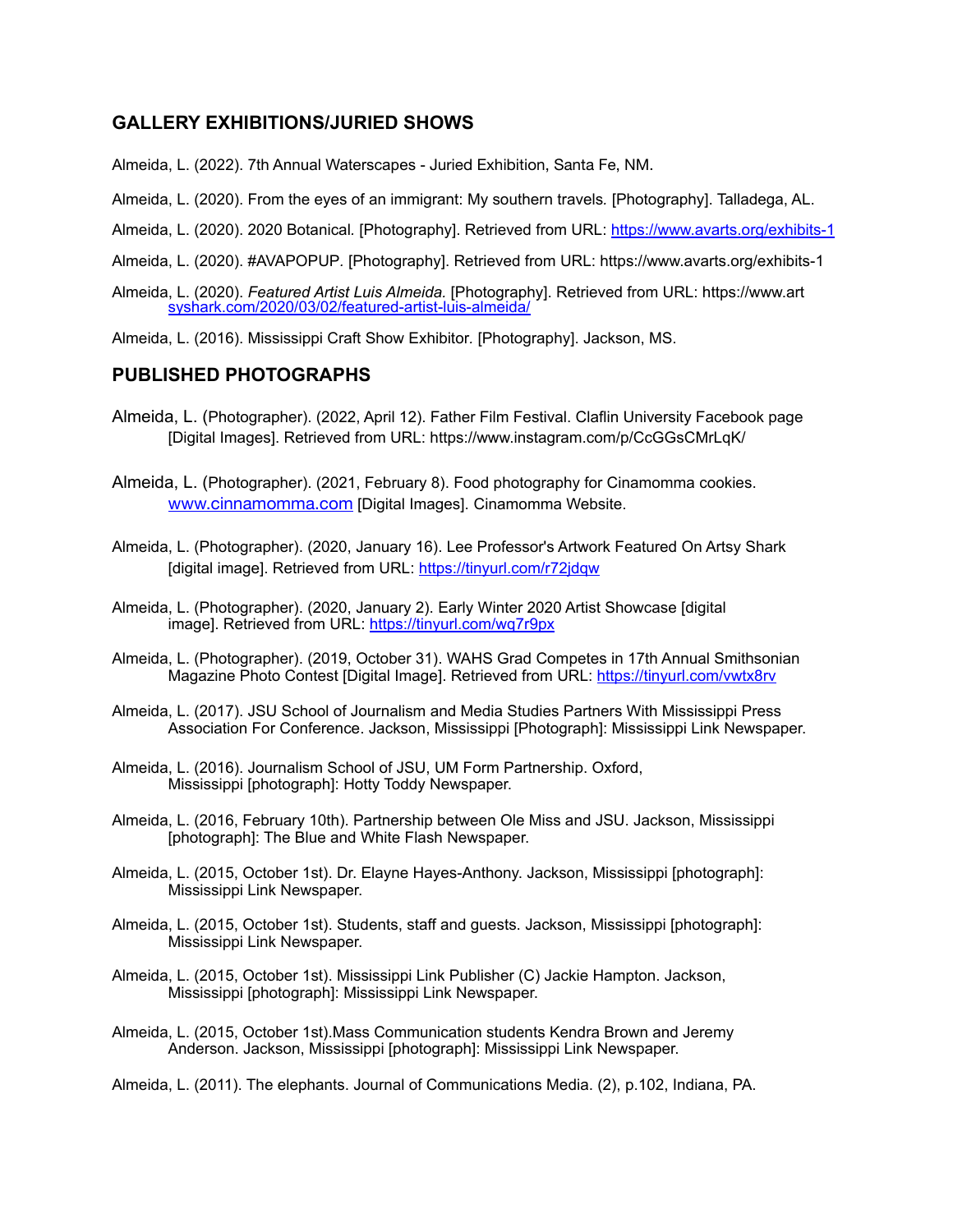## **LATEST SOCIAL VIDEO PRODUCTIONS**

- Almeida, L. (Executive Producer/Director). (2022). Let African-American Youth Speak **--** The Ask Project. Video Production Created for Department of Mass Communications at Claflin [YouTube: Claflin Mass Communications], Orangeburg, South Carolina.
- Almeida, L. (Executive Producer/Director). (2022). Animated Slideshow CALABASH 2022. Video Production Created for Department of Mass Communications at Claflin [YouTube: Claflin Mass Communications], Orangeburg, South Carolina.
- Almeida, L. (Executive Producer/Director). (2022). Sample Creative Works for CALABASH 2022. Video Production Created for Department of Mass Communications at Claflin [YouTube: Claflin Mass Communications], Orangeburg, South Carolina.
- Almeida, L. (Executive Producer/Director). (2022). Claflin University's CALABASH 2022. Video Production Created for the Dean [YouTube: Claflin Mass Communications], Orangeburg, South Carolina.
- Almeida, L. (Executive Producer/Director). (2022). What do you think about CALABASH? Independent Video Production [YouTube: Dr. Almeida's Classroom], Orangeburg, South Carolina.
- Almeida, L. (Executive Producer/Director). (2022). What are your thoughts on HBCUs bomb threats and racism? Student Collaboration Video [YouTube: The Ask Project Channel], Orangeburg, South Carolina.
- Almeida, L. (Executive Producer/Director). (2022). What do you love about Claflin? Student Collaboration Video [YouTube: The Ask Project Channel], Orangeburg, South Carolina.
- Almeida, L. (Executive Producer/Director). (2021). Should all Americans get the COVID19 Vaccine? Student Collaboration Video [YouTube: The Ask Project Channel], Orangeburg, South Carolina.
- Almeida, L. (Executive Producer/Director). (2021). What do you like the most about Claflin? Student Collaboration Video [YouTube: The Ask Project Channel], Orangeburg, South Carolina.
- Almeida, L. (Executive Producer/Director). (2021). What would you do with a million dollars? Student Collaboration Video [YouTube: The Ask Project Channel], Orangeburg, South Carolina.
- Almeida, L. (Executive Producer/Director). (2021). Why did you come to Claflin? Student Collaboration Video [YouTube: The Ask Project Channel], Orangeburg, South Carolina.
- Almeida, L. (Executive Producer/Director). (2021). If you were doing a study abroad, where would you go? Student Collaboration Video [YouTube: The Ask Project Channel], Orangeburg, South Carolina.
- Almeida, L. (Executive Producer/Director). (2021). Are Libraries Still Relevant? Student Collaboration Video [YouTube: The Ask Project Channel], Orangeburg, South Carolina.
- Almeida, L. (Executive Producer/Director). (2021). What you want to do when you graduate? Student Collaboration Video [YouTube: The Ask Project Channel], Orangeburg, South Carolina.
- Almeida, L. (Executive Producer/Director). (2021). Are you excited about homecoming? Student Collaboration Video [YouTube: The Ask Project Channel], Orangeburg, South Carolina.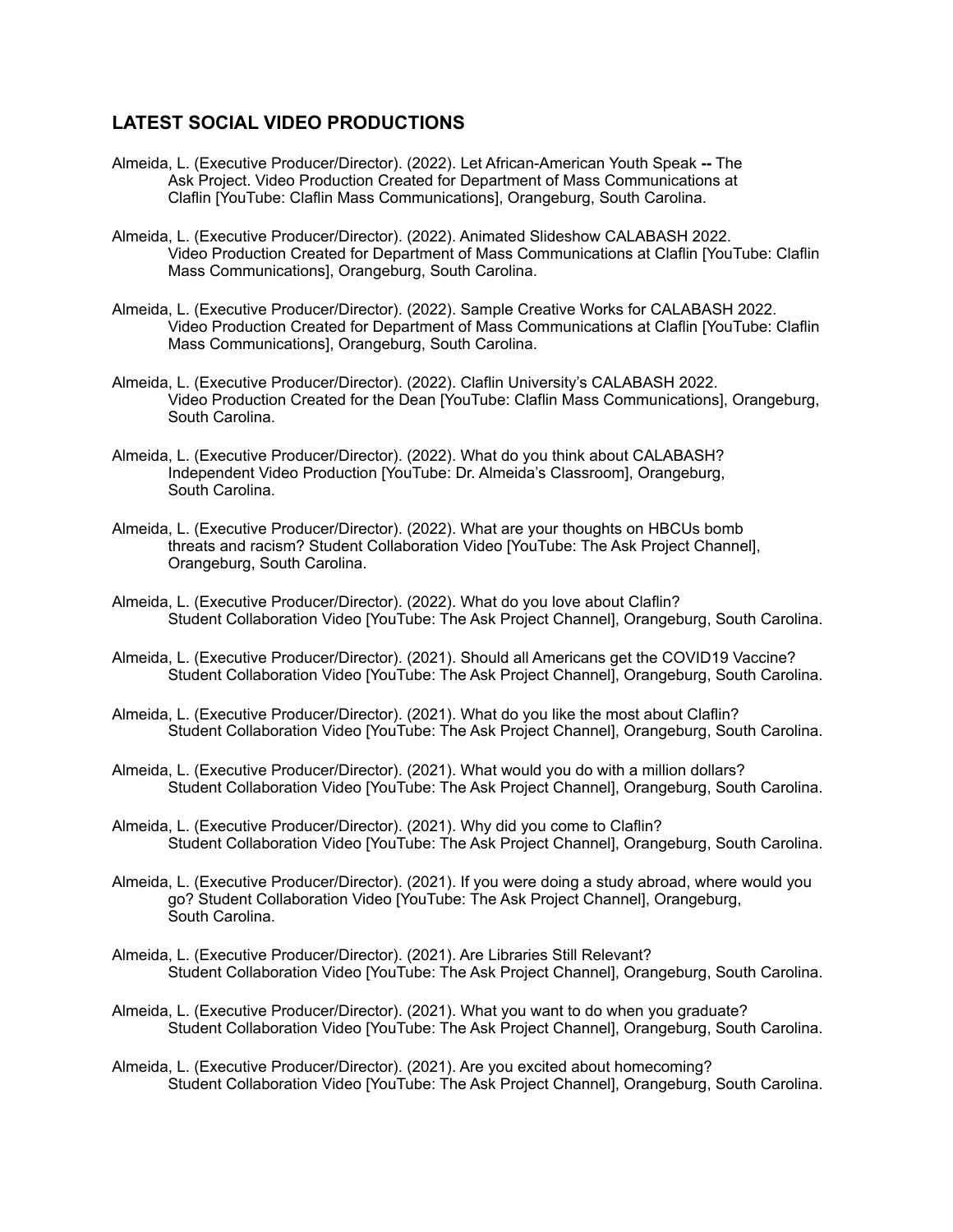- Almeida, L. (Executive Producer/Director). (2021). What are your three reasons to come to Claflin? Student Collaboration Video [YouTube], Orangeburg, South Carolina.
- Almeida, L. (Executive Producer/Director). (2021). Camrym Singleton testimonial about Claflin University. Student Collaboration Video [YouTube], Orangeburg, South Carolina.
- Almeida, L. (Executive Producer/Director). (2021). DanaJa Gore testimonial about Claflin University. Student Collaboration Video [YouTube], Orangeburg, South Carolina.
- Almeida, L. (Executive Producer/Director). (2021). Maurice Moore testimonial about Claflin University. Student Collaboration Video [YouTube], Orangeburg, South Carolina.
- Almeida, L. (Executive Producer/Director). (2021). My Dream Job Series James Hall. Student Collaboration Video [YouTube], Orangeburg, South Carolina.
- Almeida, L. (Executive Producer/Director). (2021). Fall 2021 Stroll off event Claflin University Student Collaboration Video [YouTube], Orangeburg, South Carolina.
- Almeida, L. (Executive Producer/Director). (2021). Why come to Claflin? Student Collaboration Video [YouTube], Orangeburg, South Carolina.
- Almeida, L. (Executive Producer/Director). (2021). What are your reasons to come to Claflin? Student Collaboration Video [YouTube], Orangeburg, South Carolina.
- Almeida, L. (Executive Producer/Director). (2021). Huntsville Botanical Garden: Night Blooms Event. Promotional Video [YouTube], Orangeburg, South Carolina.
- Almeida, L. (Executive Producer/Director). (2021). Coco's house senior sanctuary and rescue. Fundraising Video [Facebook], Jackson, Mississippi.
- Almeida, L. (Executive Producer/Director). (2021). End of the year party. Corporate Video [Facebook], Talladega, Alabama.
- Almeida, L. (Executive Producer/Director). (2021). Talladega college division of natural sciences and mathematics. Promotional Video [All Girls STEM Expo], Seattle, Washington.
- Almeida, L. (Executive Producer/Director). (2021). Burgin Addressing the incoming class. Corporate Announcement [Zoom], Talladega, Alabama.
- Almeida, L. (Executive Producer/Director). (2021). Talladega college president's address to UNCF's masked gala in Birmingham. UNCF Ballroom [Event]. Birmingham, Alabama.
- Almeida, L. (Executive Producer/Director). (2021). A testimonial of student funding success to UNCF's masked gala in Birmingham. UNCF Ballroom [Event]. Birmingham, Alabama.
- Almeida, L. (Executive Producer/Director/Artist). (2021). Birmingham Zoo's Glow Wild Event. Promotional Video [Event]. Birmingham, Alabama.
- Almeida, L. (Executive Producer). (2020). Best student works created by mass media studies department at Talladega College. Promotional Video [Facebook]. Talladega, Alabama. Talladega, Alabama.
- Almeida, L. (Executive Producer). (2020). Why you should major in mass media studies? Promotional Video [Instagram]. Talladega, Alabama.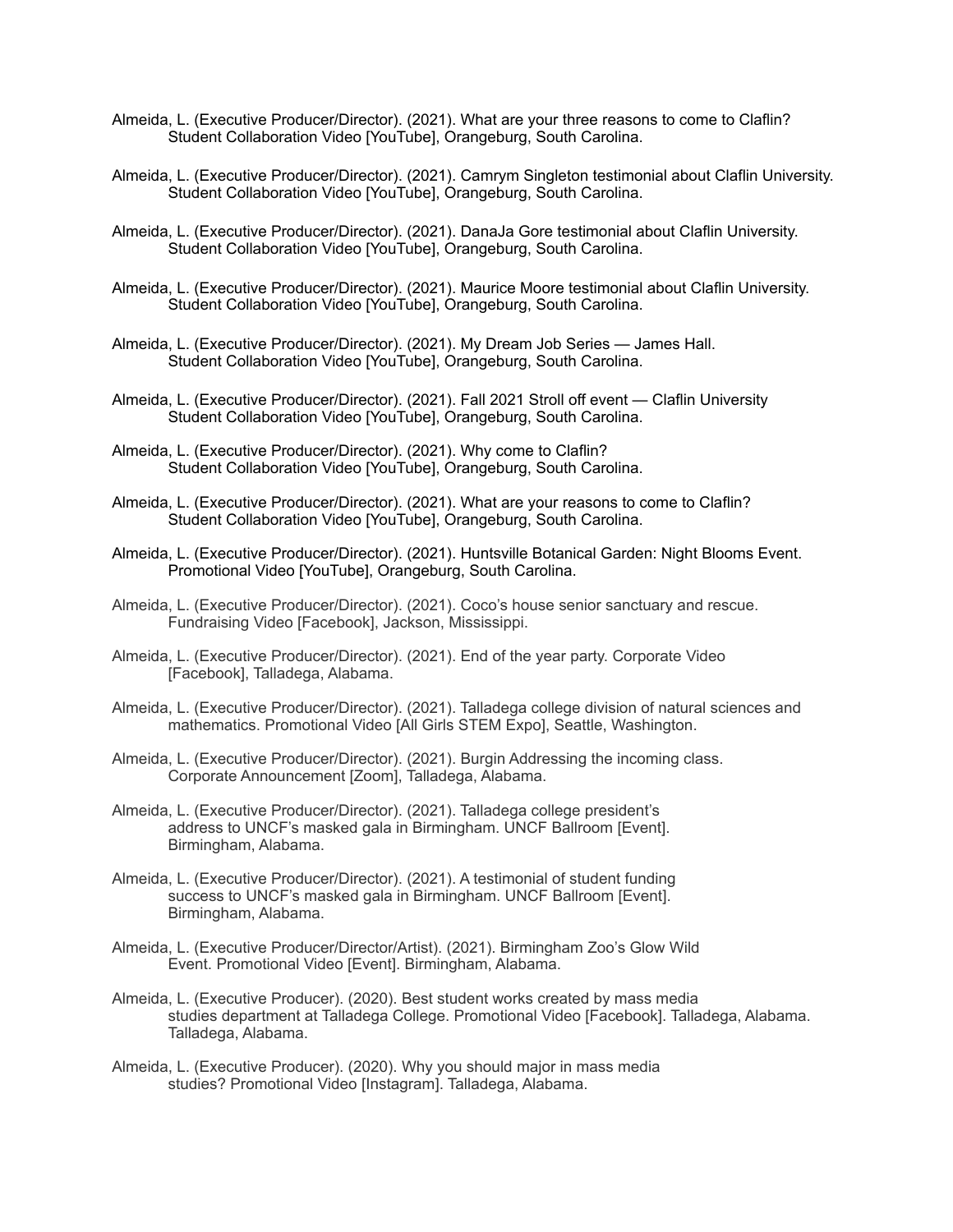Almeida, L. (Executive Producer). (2020). Just Come To Class university campaign. Promotional Video [Ad Clip]. Talladega, Alabama.

## **TV PRODUCTIONS**

- Almeida, L. and Pavlick, B. (2012). Conversations [Why it isn't 17 hours a week]. United States: Indiana University of Pennsylvania, Indiana, PA
- Almeida, L and Start, J. (2011). What's Like Show [Cook talk]. United States: Indiana University of Pennsylvania, Indiana, PA.
- Almeida, L and Start, J. (2011). What's Like Show [Yoga talk]. United States: Indiana University of Pennsylvania, Indiana, PA.
- Almeida, L and Start, J. (2011). What's Like Show [Insurance talk]. United States: Indiana University of Pennsylvania, Indiana, PA.
- Almeida, L and Start, J. (2011). What's Like Show [Cadet talk]. United States: Indiana University of Pennsylvania, Indiana, PA.
- Almeida, L and Start, J. (2011). What's Like Show [ROTC talk]. United States: Indiana University of Pennsylvania, Indiana, PA.

## **ACADEMIC ADMINISTRATION**

#### **Department Chair August 2020 - June 2021**

*Talladega College, Talladega, AL*

- *•* Lead the department to be featured in the Top 35 PRNEWS A-List Schools 2021
- *•* Implemented a vision for the unit centered on producing award winning production
- *•* Mentoring junior faculty members for obtaining tenure/promotion and adjuncts
- *•* Created department course schedules for the Dean
- *•* Solving student to faculty issues and implemented solutions
- *•* Wrote and received federal external grants
- *•* Reorganized three student organizations to align its operation with the curriculum
- *•* Created a brand new internship protocol for the department
- *•* Wrote PLO & SLO reports for the Dean
- *•* Engaged in campus cross-collaboration with multiple departments
- *•* Updating and revising undergraduate Curriculum and offerings
- *•* Cleared students for graduation and transferring internal and external students to the program
- *•* Running faculty meetings and supervising university-wide committee assignments
- *•* Wrote a proposal for the board and received 1/5 of a building to expand the department.

#### **Interim Department Chair Appointed (Tenured) May 2016-May 2017**

*Jackson State University, Jackson MS* 

- Wrote the SLO reports (B.S. & MS) for Dean's approval
- *•* Cleared students for graduation and proposed transfer credits for the Dean
- *•* Designed and developed a Media Literacy course foe delivery
- *•* Solved faculty/student conflict
- *•* Coached new and existing faculty members
- *•* Calculated effectiveness of student learning outcomes
- *•* Helped recruit undergraduate students in recruiting events
- *•* Supervised department committees assignments
- *•* Trained faculty on how to advise undergraduate and graduate students
- *•* Ran faculty meetings and made employee recommendations to the Dean
- *•* Assisted the Dean with creating class schedules and ensured that faculty had a course load
- *•* Took photos in the e-Center of Mississippi events when asked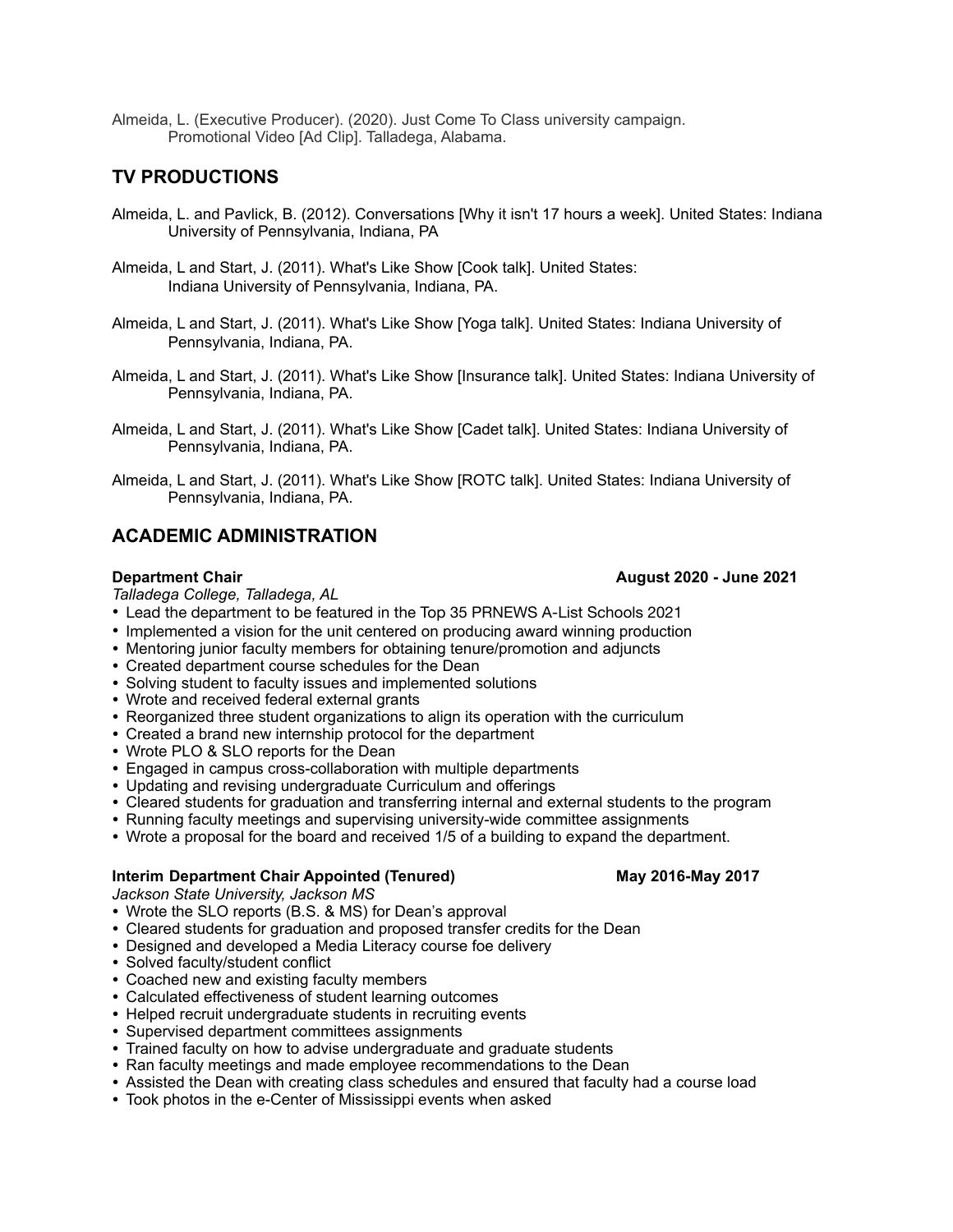## **Graduate Coordinator Appointed September 2016-March 2017**

*Jackson State University, J*ackson*, MS* 

*•* Taught courses in two campuses — Madison and Jackson

- *•* Assisted students with candidacies, comps, and thesis completions
- *•* Created class schedules for students
- *•* Mentored graduate students
- *•* Calculated effectiveness of student learning outcomes
- *•* Approved student graduations

## **Interim Department Chair Elected (Tenured) January 2015-July 2015**

*Indiana University of Pennsylvania, Indiana, PA*

- Signed departmental documents for granting G.A's
- Supervised adjunct faculty and staff
- Served as a liaison between faculty and administration
- Promoted the department to constituents
- Wrote faculty evaluations letters
- Performed faculty observations
- Assigned faculty to committees
- Wrote annual reports for the Dean

## **Department Assistant Chair Chair Allen Chair Chair Chair Chair Allen Chair Chair Allen Chair Chair Chair Chair Chair Chair Chair Chair Chair Chair Chair Chair Chair Chair Chair Chair Chair Chair Chair Chair Chair Chair Ch**

*Indiana University of Pennsylvania, Indiana, PA*

- Assisted Chair with writing reports
- Rationalized faculty complement for department initiatives under Chair's request
- Resolved student problems and graduation issues under Chair's supervision
- Advised transfer students into the department by Chair's request
- Engaged as a liaison in faculty/student dispute when asked
- Assisted Chair with budgeting
- Mentored T.A's and temporary faculty members
- Assisted the Chair with editing the program review

# **APPLIED MEDIA CENTER ADMINISTRATION**

#### *Center Director* **(AMGCC)**

*Indiana University of Pennsylvania, Indiana, PA* 

- Managed the dalIy operation of the center
- Supervised student lab assistants
- Wrote, acquired and delivered research grants from high profile funders
- Produced the first smartphone app ever created at IUP and several video games
- Assisted winning researcher with the production of a 3D video game animation
- Partnered with the division of continuing education and offered Summer video game making camps for elementary and high school students
- Hosted undergraduate internships for Communications Media majors to produce PSAs, video games, animations and virtual reality artifacts
- Engaged in research and development (drone technology) for the college

# **OTHER ADMINISTRATIVE EXPERIENCE**

**Head Golf Coach August 2008-May 2009**  *Waynesburg University, Waynesburg, PA*

 **August 2010 - July 2015**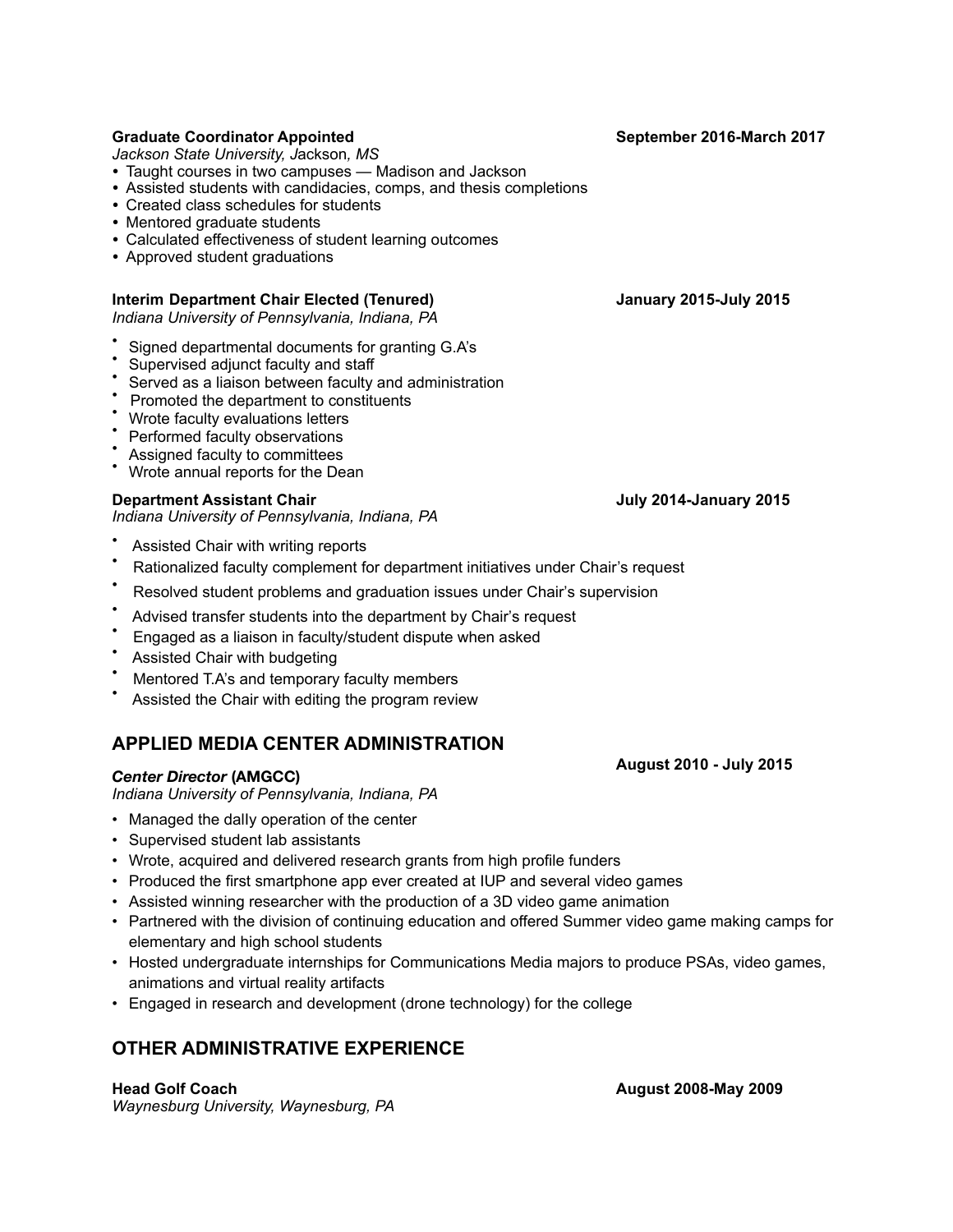- Recruited athletes (10) to play varsity golf
- Managed all golf operations, e.g., coaches' pay, trips, setting up events, etc
- Developed lift training session for athletes
- Trained golfers with mechanical and psychological aspects of golf
- Assisted school with fundraising
- Worked closely with the athletic department to enforce NCAA regulations

## **EDUCATION**

| The Pennsylvania State University - University Park, PA                              | 2004-2008 |
|--------------------------------------------------------------------------------------|-----------|
| <b>Ph. D.</b> Instructional Systems<br>August, 2008 (GPA-3.9/4.0)                    |           |
| Clarion University of Pennsylvania, Clarion, PA                                      | 2002-2004 |
| M.S. Communication Education and Mass Media Technology<br>May, 2004 (GPA - 4.0/4.0). |           |
| Slippery Rock, University - Slippery Rock, PA                                        | 1999-2002 |

 **B.S.** Sports Management, May, 2002 (GPA: 3.45/4.0)

## **ACTIVE MEMBERSHIP ASSOCIATIONS**

Holmes Partnership (Lifetime) Association for Education Communications and Technology (AECT) Association For Visual Arts (AVA) Professional Photographers of America (PPA) Nikon NPS Member National Association for Media Literacy Education Florida Communication Association (FCA)

## **LEADERSHIP DEVELOPMENT**

Rutgers Writing Opinion Essays Workshop, 2021 Toastmasters International Leadership Training, 2018 Emotional Intelligence, Jackson State University, 2017 Creating Assessment Reports, Jackson State University, 2017 Conflict Management for Academic Chairs, Jackson State University 2017 Ethics for Academic Administrators, Jackson State University 2016, 2017 Conflict Management, Jackson State University 2016 On Becoming a Department Chair, Indiana University of Pennsylvania, 2013. Manage yourself and lead others, Harvard University, 2012

## **MEDIA PRODUCTION CERTIFICATIONS**

Apple Educator Certified Adobe Photoshop CC 2020 Advanced Certified Adobe Lightroom CC 2020 Pro Certified Adobe Illustrator Certified Adobe Spark Certified Adone Dreamweaver Adobe Audition Final Cut Pro Certification Badge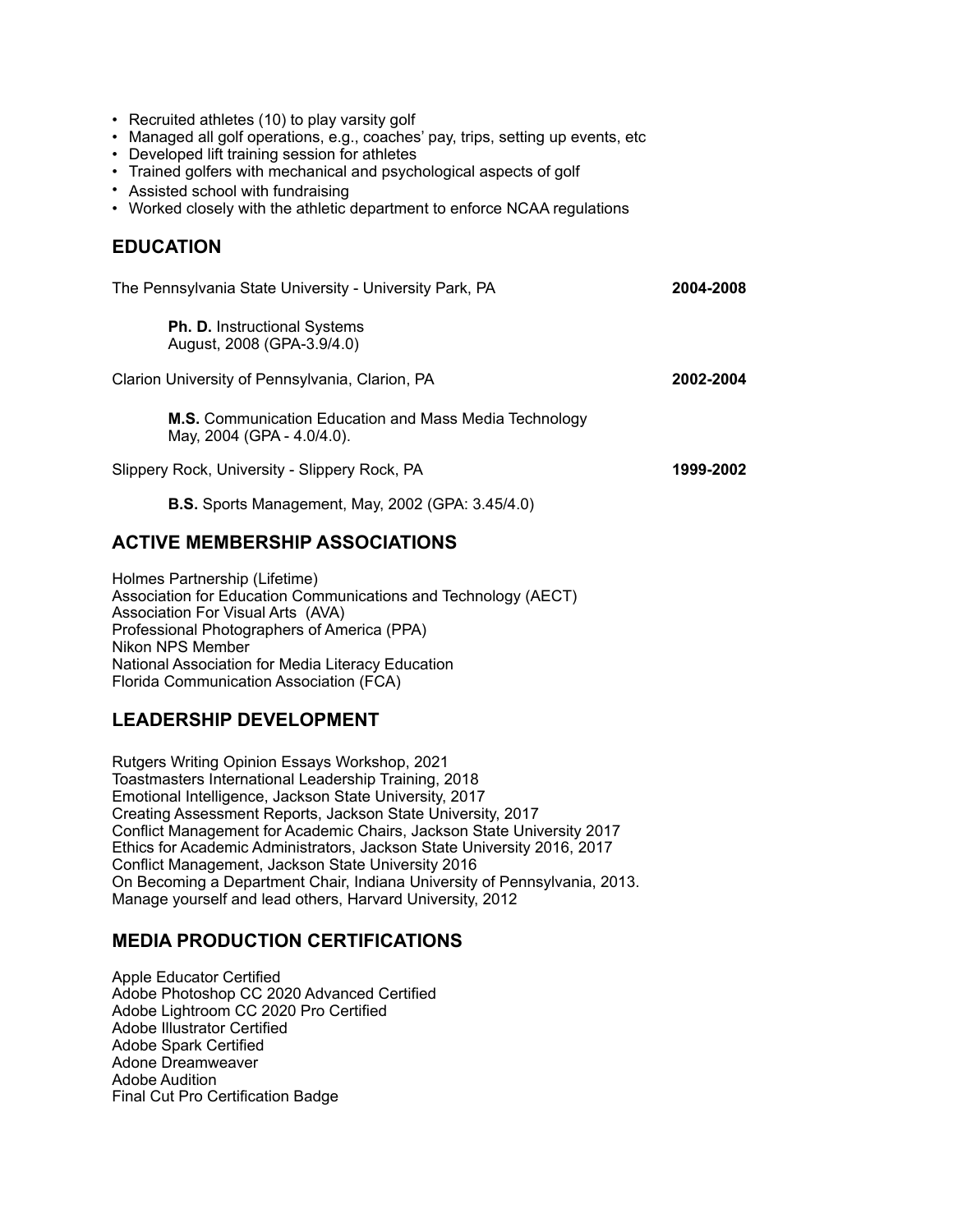Logic Pro X Certification Badge Wordpress 4.1 Certified

## **ON-LINE DISTANCE EDUCATION CERTIFICATIONS**

UNCF's Creating and Facilitating On-Line Courses, 2021 Higher Education: First Day Ready with Canvas, 2020

## **OTHER CERTIFICATIONS**

Master Life Coach Certified, 2020 Research Ethics Training Certification, 2019 Harvard University Extension School, Manage Yourself and Lead Others, 2013 PGTAA "Class A" Masters Teaching Golf Professional, 2008